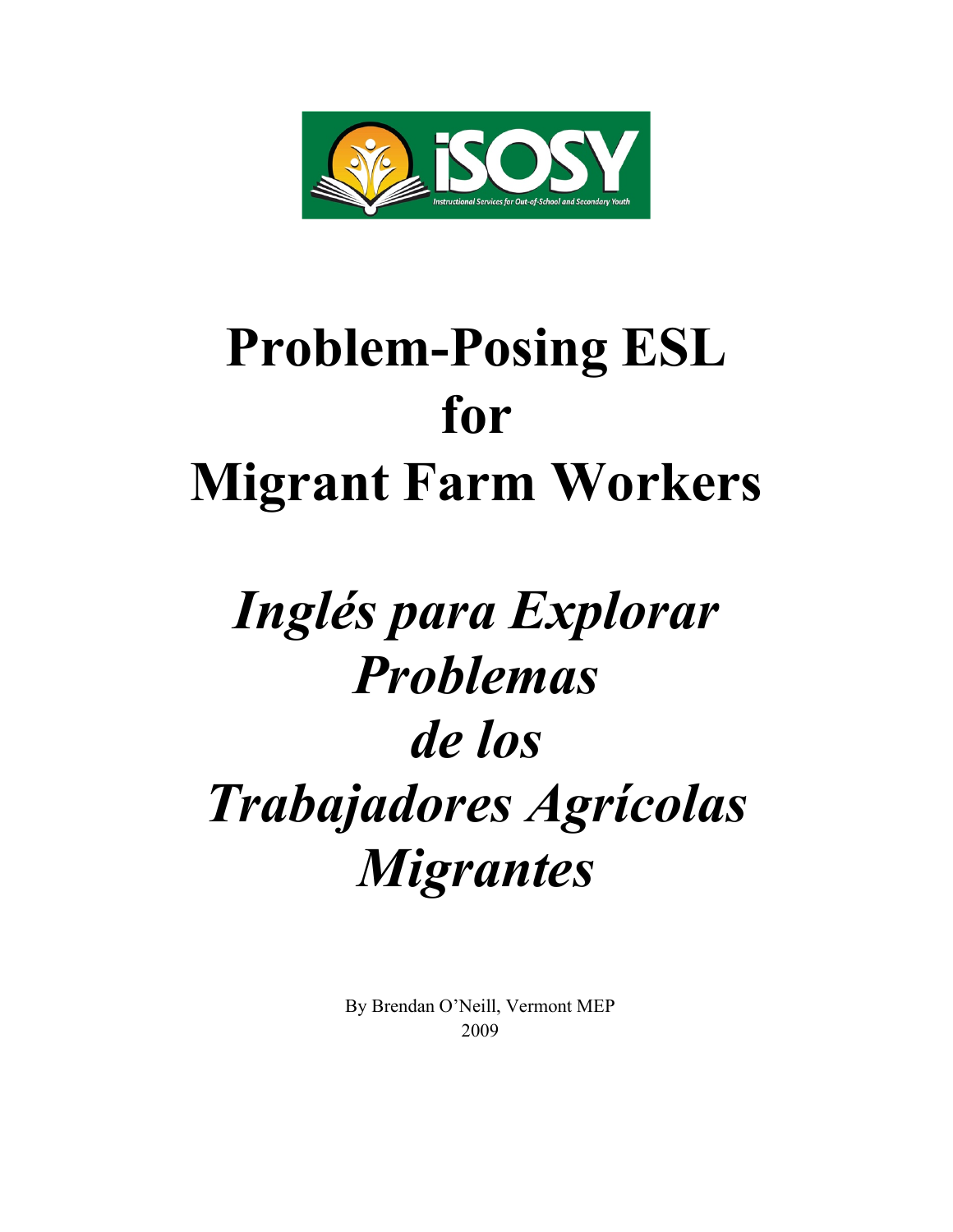#### **Introduction**

This resource was developed by the Vermont Migrant Education Program as a result of identifying the need for ESL materials more directly relevant to workers' life experiences and day-to-day problems. ESL materials and methods that attempt to manufacture a traditional classroom or teacher-student relationship on a farm in a trailer often ignore the context. Furthermore, most migratory workers are 'here to work' for a short time and will likely move around frequently. Many of the traditional ESL materials and approaches for working with out-of-school youth (OSY) were not formulated with this important context in mind. These issues led to the ESL philosophy and accompanying methodologies called Problem-Posing ESL.

The dialogues shared in this resource should provide more relevant context and content to both teach essential English skills and explore some of the problems that the migratory farm worker community faces, including access to food, health care, clothing, shelter, social relationships, religious practice, communication, and transportation. Additionally, most workers have shared that their primary goal is to earn money and send it back home to help with issues such as paying medical bills for a sick family member providing food, putting a brother or sister through school, building a new house or repairing an existing one, or just to have more money for various needs.

#### Why Problem-Posing ESL?

The dialogues in this book were designed according to the philosophy and methodology called Problem-Posing ESL, adapted from the work of Brazilian educator Paulo Freire. Freire's work developing adult literacy programs in Brazilian slums inspired a new school of thought reflected in his book *The Pedagogy of the Oppressed*. One of his central ideas is that oppressed, marginalized, and otherwise silenced populations hold important and potentially transformative knowledge and experiences that are neither valued nor sufficiently explored in traditional educational and societal institutions. These experiences and knowledge are not valued often because they offer insights into how oppressive power structures operate and are experienced. In Freirian education the educator is a skilled listener and facilitator of conversations and activities that draw out these life experiences and insights and intentionally engage with the problems of participants in order that participants come to value what they already know. Then the educator organizes and facilitates a process wherein participants analyze their experiences and explore and practice how to make real changes in their own lives and society at large.

The primary tools of Problem-Posing ESL are codes. Each dialogue in this booklet is a code. Codes are realistic and relevant representations of the context and content within which students experience problems and face challenges. These codes were developed by listening and collaborating with students over a 9- month period.

Codes can and should include pictures, songs, art, or films. With a few exceptions the codes/dialogues in this booklet are all intended to pose some of the realistic everyday challenges specific to the Mexican migratory farm worker population in Vermont. After introducing the codes to students, the educator then facilitates exercises to discuss and analyze the code. These exercises should have both language learning goals and the broader goals of problem-posing including sharing and discussing experiences, analysis of and reflection about problems and causes of problems, and problem- solving.

The most relevant and useful Problem-Posing ESL educator resource is *Language and Culture in Conflict: Problem-Posing in the ESL Classroom* by Nina Wallerstein. The book is a product of a one-year state- funded grant issued in 1973 in a Spanish-speaking neighborhood in San Jose, California. The community and student population of San Jose included a significant number of Mexican migratory farm workers whose experiences informed the codes of the book. The first 40 pages of the book outline the philosophy and methodology as well as practical tips about how to use codes and facilitate Problem-Posing ESL. It is a good idea to read Wallerstein's book before utilizing this booklet. The remainder of her book provides carefully crafted and easily adaptable codes.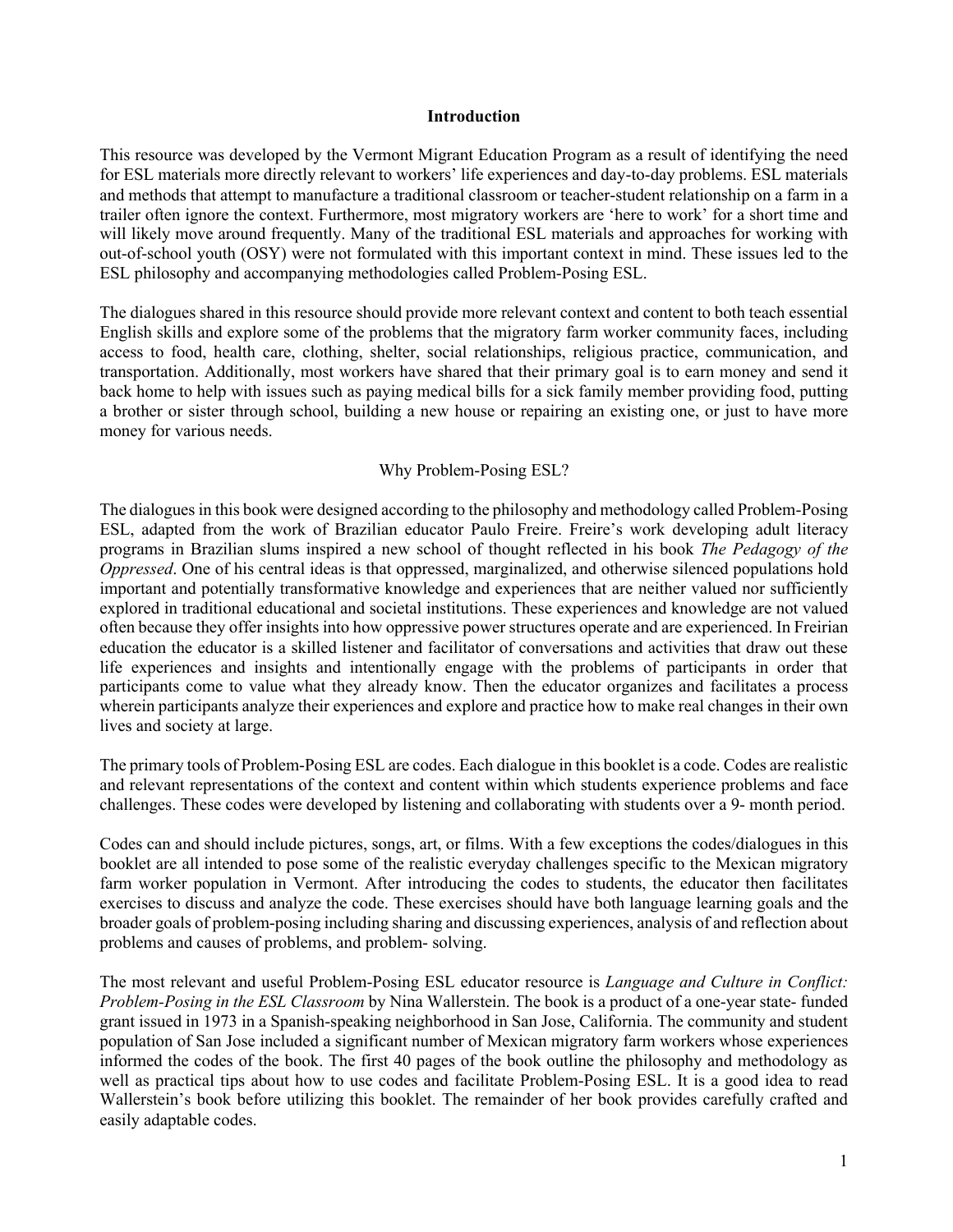This booklet is a first step to create a beginner speaker version of Language and Culture in Conflict specifically crafted for the problems unique to migratory farm workers in Vermont. The approach found in the Tennessee Migrant Education Program's resources have also been adapted for use. The Tennessee MEP produced and promoted ESL/bilingual booklets that present:

- English phrase or word
- Spanish translation
- Pronunciation of the English phrase/word written for Spanish speakers

Writing out the codes in this format allows beginner English speakers to jump right into and participate in Problem-Posing ESL alongside more advanced students. Tomas Kalmar's book *Illegal Alphabets and Adult Biliteracy* explains the value of having Latino migratory workers write down English as it is heard and experienced. Teachers will likely find that the class often naturally flows back and forth between English and Spanish to explore some of these real-life problems. Rather than seeing this as detracting from the goal of learning English, Kalmar rightly emphasizes the importance of the educator creating an environment of 'biliteracy' where this flow between languages and cultures is essential to learning, to analysis, and for workers to develop their own voices according to their own choices. His book may help the reader become much more aware of assumptions as teacher about the classroom and students.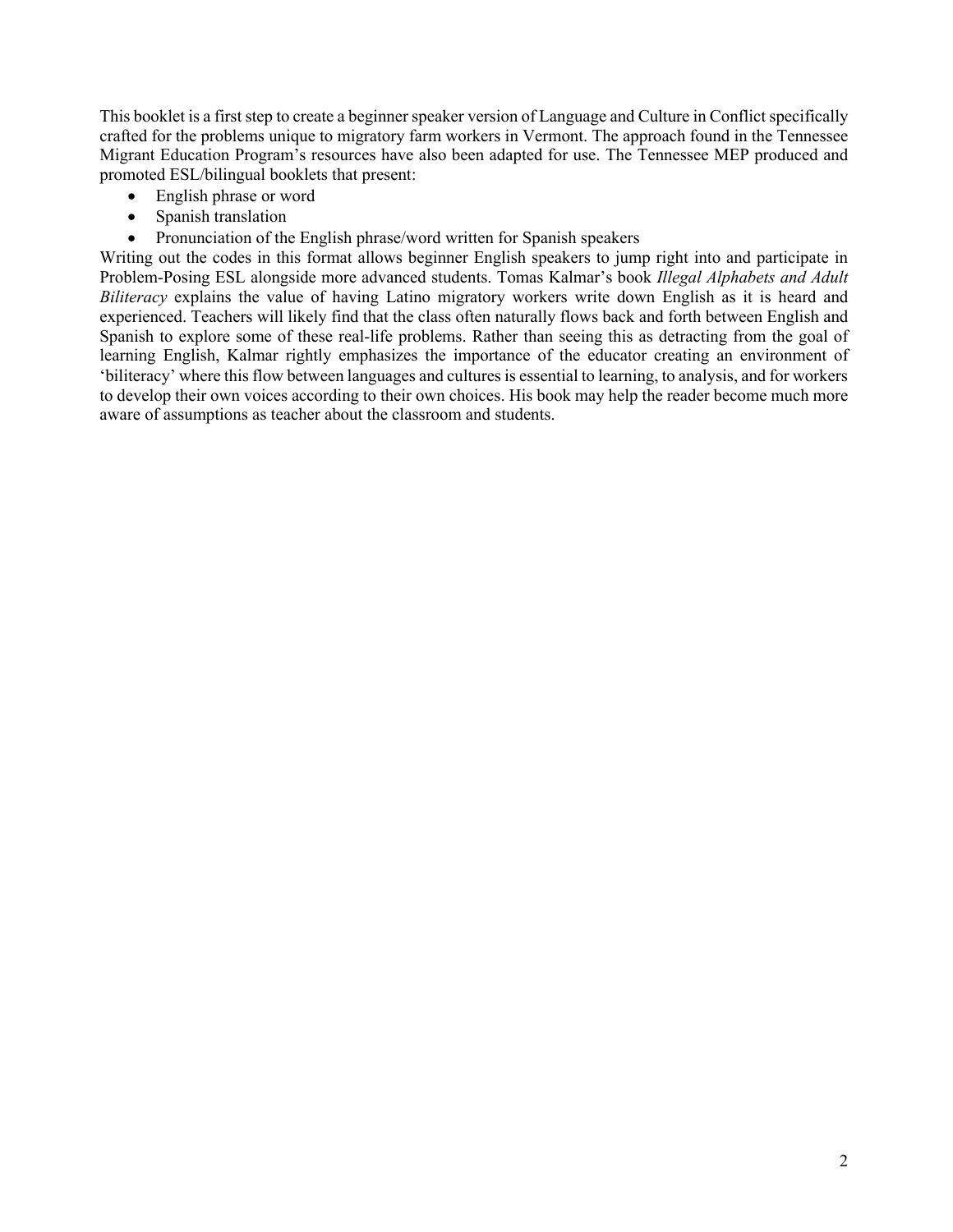#### **How to Utilize** *Problem-Posing ESL for Migrant Farm Workers*

- **1.** It is helpful to assign a code in advance for the upcoming class. This gives students a chance totake their time reading over the code in Spanish and English and formulating their own questions about vocabulary, language structure, and pronunciation.
- **2.** Introduce the dialogue in Spanish if necessary. "We are going to explore a conversationbetween two workers." It is sometimes helpful to have the students read it in silence (in both English and Spanish) and then ask them if they have any questions.
- **3.** With beginners you can read the code slowly and line-by-line and make sure the pronunciation and new vocabulary is clear. *Audio or video recording the codes and listening/watching them is another option to introduce them and would be necessary forstudents who are illiterate in Spanish*. For more advanced students (or with mixed level classes) you can jump right in and have students read the code.
- **4.** Answer questions students have regarding difficult pronunciation, new vocabulary, or new language structure. Encourage students to take the time to change any of the phonetic pronunciation to tune it to their own ways of hearing and experiencing language.However, don't turn this into a grammar lesson or a pronunciation exercise at this point. There will be time after to practice grammar and pronunciation.
- **5.** Re-read, practice, and move towards a dramatization and role-play of the code. Try to get at the feeling, emotion, and thinking of the characters involved. Make it a script for a little play. Have fun! Bring props. Show emotion. Let it get carried away and ownedby the class...even change it if need be. Act it out! *Create an experience of the code.*
	- Reconvene and follow these five steps to discuss and analyze the code. Exploring codes with these five steps represents the methodology unique to Problem-Posing ESL.

*Note: These five steps are also relevant for other types of codes you may use with thisbooklet, all of which are more appropriate for students who are not literate in Spanish (e.g. film clips, pictures, songs, art work...)*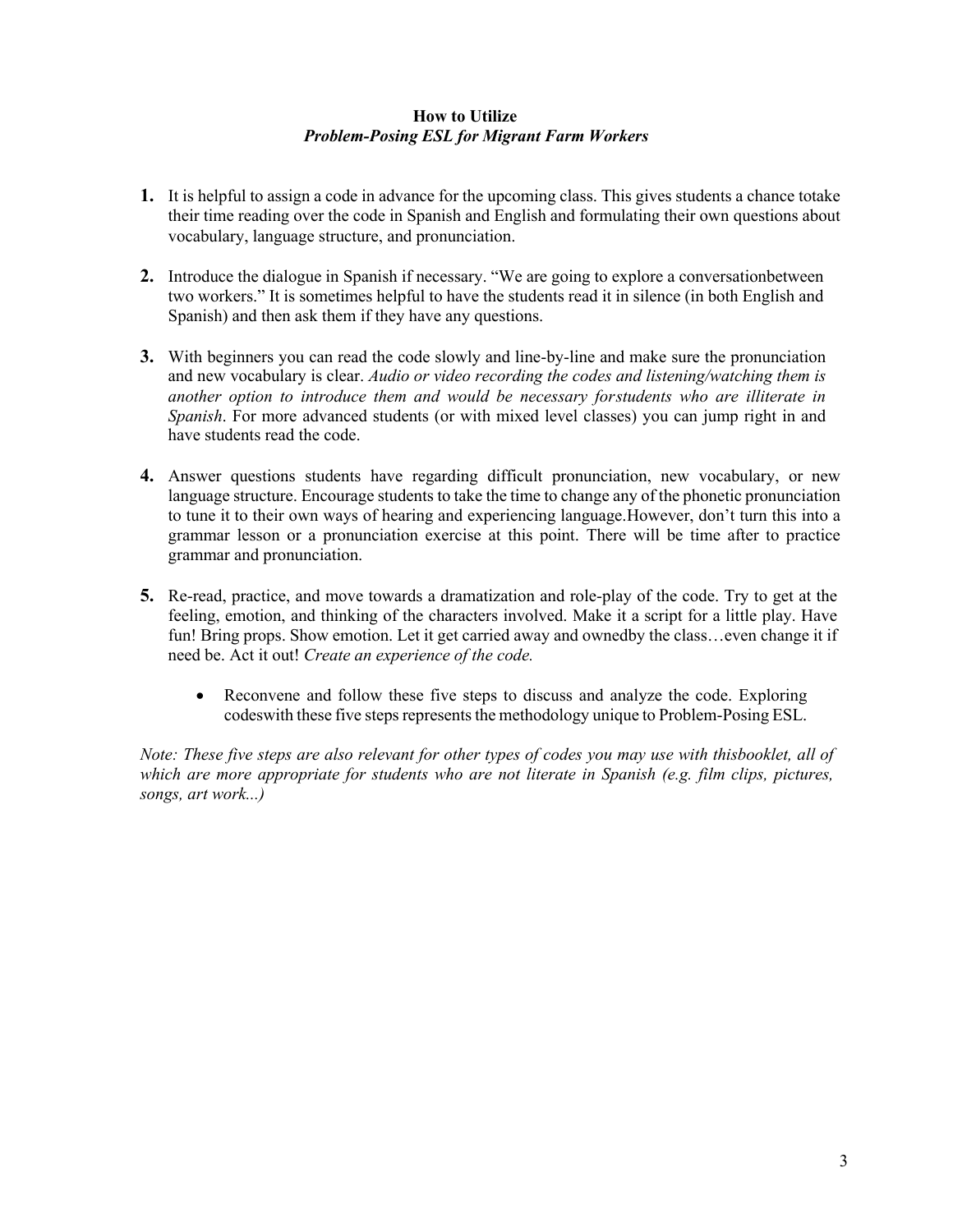- **1.** Describe what is happening in the code by posing and answering basic questions thatretell the main details from the code. You might have the students who played different characters continue to explore the code 'in character'.
	- $Is?$
	- Are?
	- What?
	- Where?
	- When?
	- Who?
	- What's happening?
	- What do you see/hear?
	- **2.** Deepen the understanding and name the problem.
		- What do the characters think or feel about what is happening?
		- What's the problem?
		- What are they thinking and feeling?
	- **3.** Connect/relate the code to the students' lives.
		- Is this your problem too?
		- What's it like for you?
	- **4.** Deepen the understanding by exploring why the problem exists.
		- Why is this happening?
		- Why is this a problem?
	- **5.** Change the problem. Practice next steps and take action.
		- What can be done?
		- What can X do?
		- What have others done?
		- What would you do?
		- What do you do?
		- What would you like to see?
		- How?

The next steps after this five-step discussion of the codes as presented in Wallerstein's approach is to pull out and practice specific language structure and to further explore the code with a variety of classroom activities related to the code. This should begin a process that can lead to a plan to take a particular action and practice for it. This may be asking for a ride to the store; making an appointment at a health care clinic; or conducting research to find out what resources are available in the community.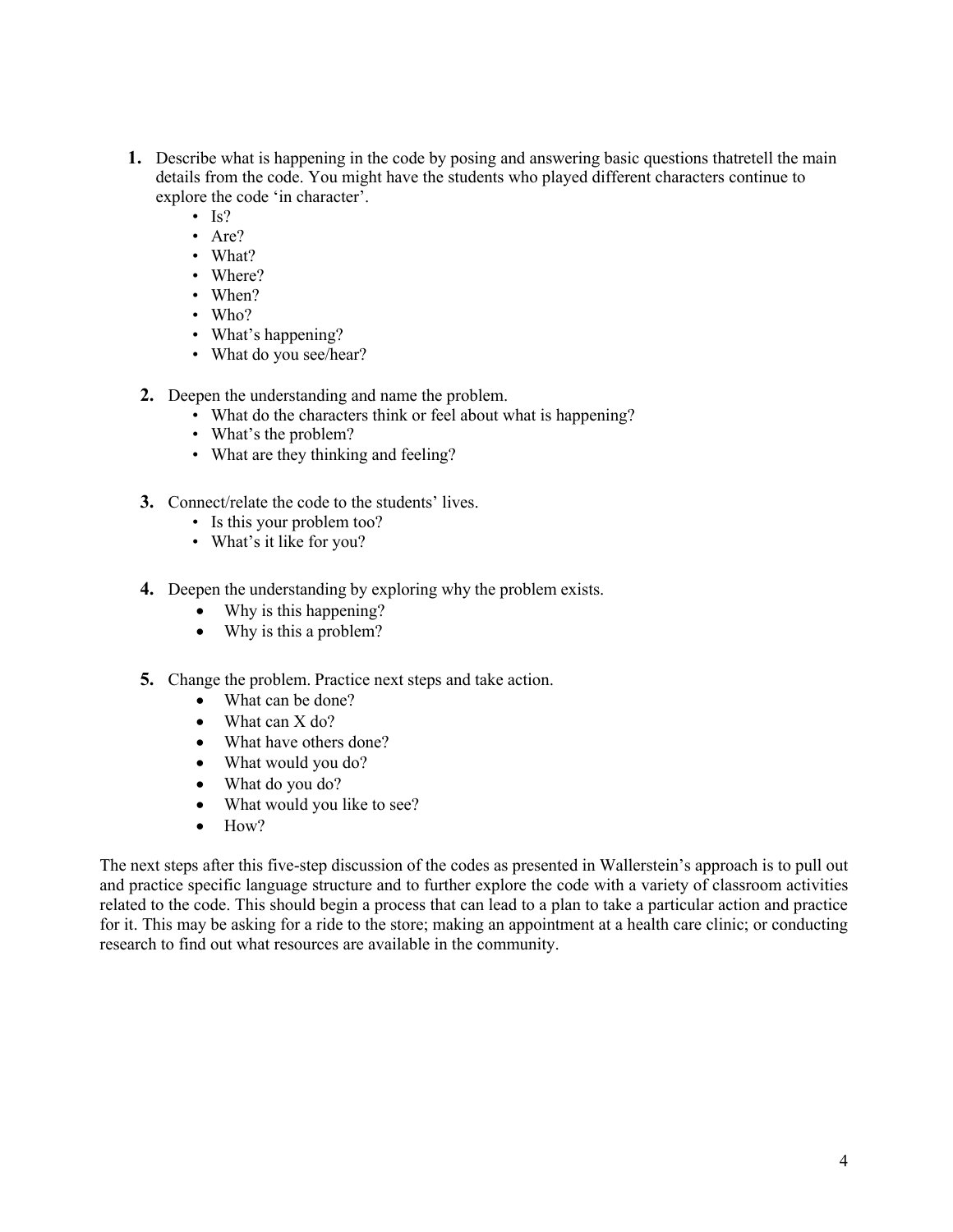#### **Sample Code with Lesson Plan**

Below find an example of the types of questions developed to explore the code according to the above methods as well as recommended activities.

#### **What are you doing?**

*/Uat ar yu duin?/* ¿Que estas haciendo?

Juan: Hey Carlos! What are you doing? */Jey Carlos! Uat ar yu duin?/* ¡Hola Carlos! ¿Que estás haciendo?

Carlos: Not much. You? */Nat mach. Yu?/* Nada. ¿Y tu?

Juan: I'm working. */Aim uerkin./* Estoy trabajando.

Carlos: What are you doing after work? */Uat ar yu duin after uerk?/* ¿Que estás haciendo despues del Trabajo?

Juan: I'm coming home and studying English. /Aim camin joum end stadien Inglish./ Estoy regresando a la casa y estudiando el Ingles.

Carlos: I want to study English but I'm too busy. /Ai uant tu stadi Inglish bat aim tu bisi./ Yo quiero estudiar el Ingles pero estoy demasiado ocupado.

Juan: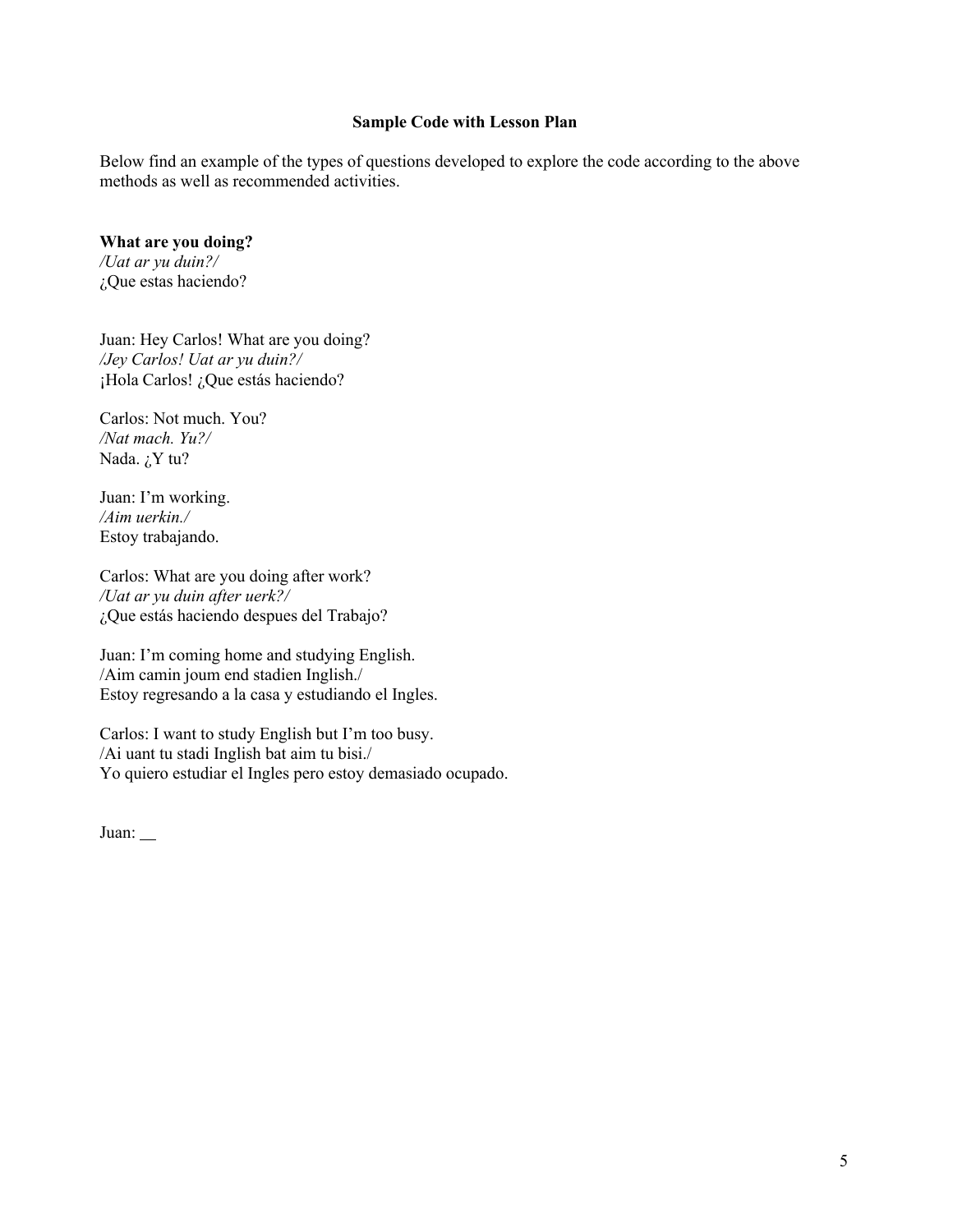#### **I. Problem-Posing Discussion Questions**

- A. What is happening? What do you see/hear?
- Is Juan working?
- What is Juan doing after work? Is Juan studying English after work?
- Is Carlos studying English after work?
- B. What are they thinking/feeling/wanting/needing? What is the problem?
- Does Juan want to study English? Does Carlos want to study English?
- Why is Carlos too busy to study English?
- What is the problem?
- C. What do you think about this? Is this your problem too? How? Why?
- Are you too busy to study English? Why?
- Are you like Carlos or like Juan? Why?
- Do you want to learn English? Why?
- Do you need to learn English to work here? Why?
- D. Why is this happening?
- E. Why is Juan too busy? Are many migrant workers too busy to learn English? Why?
- F. What can he do?
- What can Carlos do?
- What can Juan say to Carlos?
- What would you do if you were Carlos?

#### **II. For further practice:**

1. Conversation Circle:

|      | are you doing  | today       | l'm     |
|------|----------------|-------------|---------|
|      | is he doing    | after class | He's    |
| What | is she doing   | before work | She's   |
|      | are we doing   | tomorrow    | We're   |
|      | are they doing | in October  | They're |

#### 2. Conversation Circle:

| Do you<br>Does he<br>Does she       | need to/want to | learn English study<br>English<br>speak English | Eat<br>lunch<br>play soccer<br>watch TV<br>before/after? |
|-------------------------------------|-----------------|-------------------------------------------------|----------------------------------------------------------|
| Do we<br>Do they                    |                 | work in Florida<br>go to the store              | study in Mexico<br>go back to Mexico                     |
| I want/need to<br>He wants/needs to |                 | I'm<br>he's                                     |                                                          |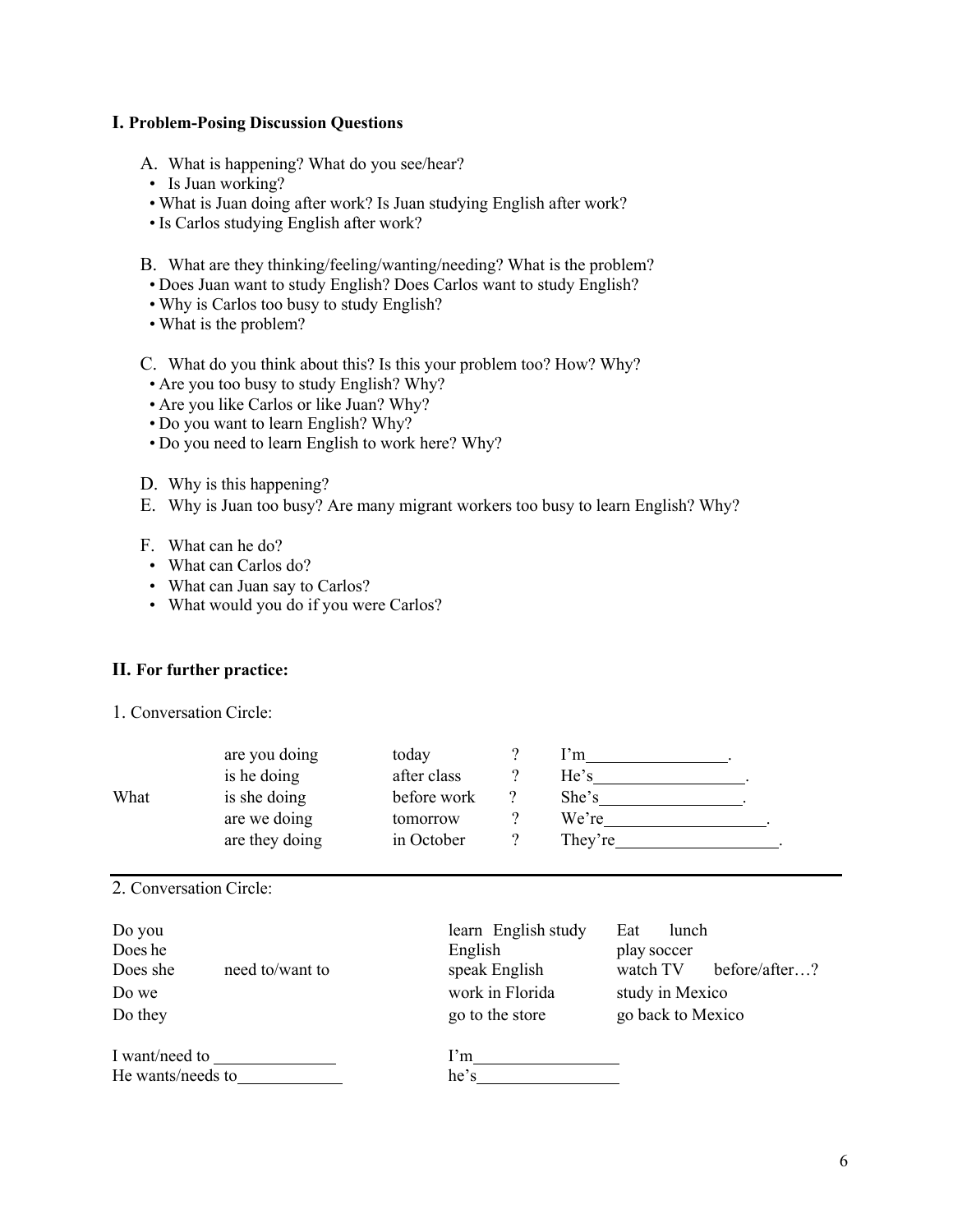| She wants/needs to | but she's |
|--------------------|-----------|
| We want/need to    | we're     |
| They want/need to  | they're   |

#### **What can he do?**

Maybe you/he/she/we/they can .

#### **III. Activities and Further Discussion**

1. Role play: Educator: What are you doing (after, before) 2

Student: I want/need to \_\_\_\_\_\_\_\_\_\_\_\_\_\_\_\_\_\_\_\_.

Educator: What did he say?

Student: He said he wants/needs to \_\_\_\_\_\_\_\_\_\_\_\_\_\_\_\_?

2. List what you do before work and after work (write responses on board)

| Before work    | After work  |
|----------------|-------------|
| wake up        | watch TV    |
| make breakfast | make dinner |

- 3. Do all people in the U.S. need to speak English? Why? Do you think people in the U.S.need to learn Spanish? Why?
- 4. Do people speak other languages in Mexico? What languages do they speak? Do you think they need to learn Spanish? Why?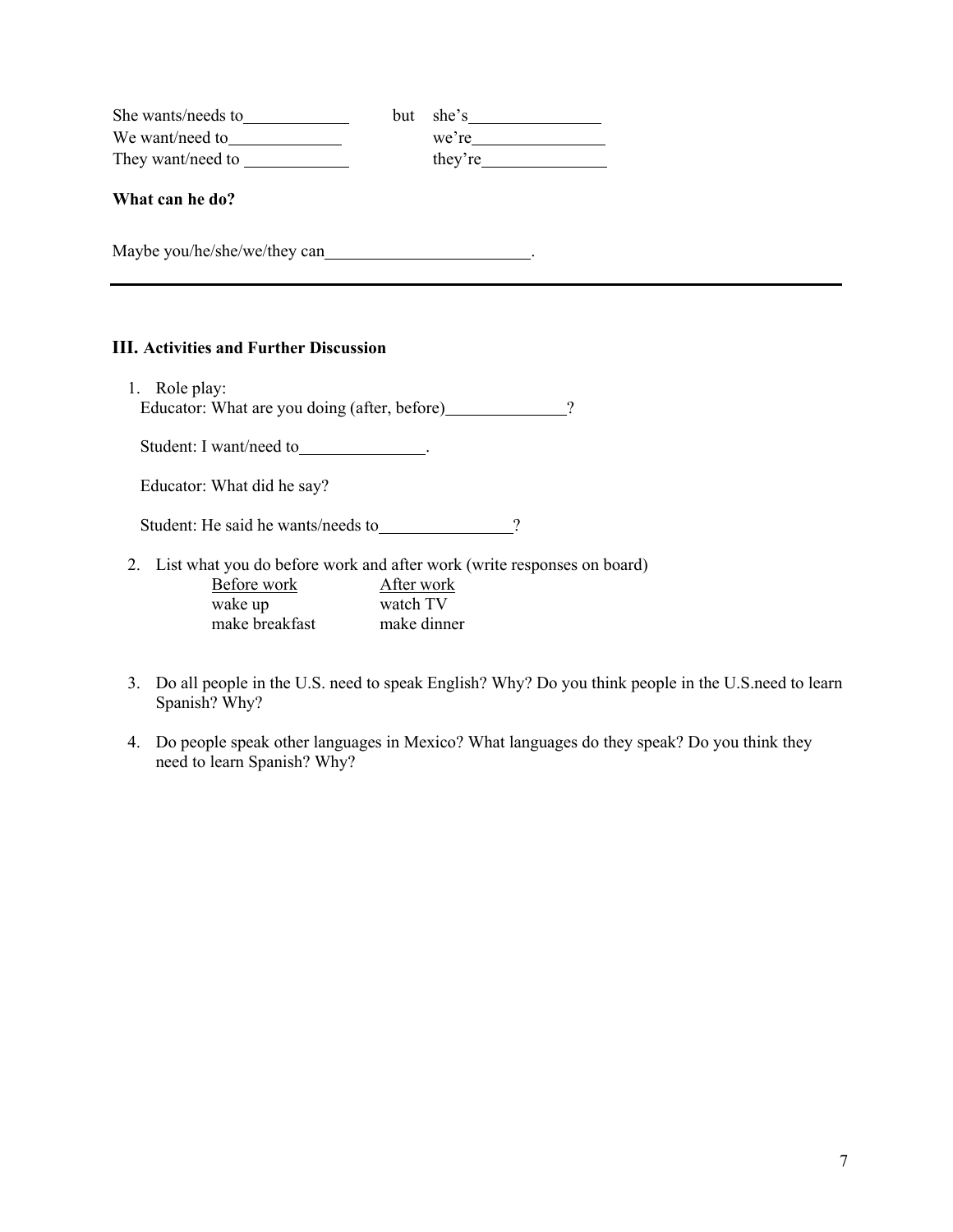#### **Getting Started**

*/Gerin Started/ Comenzando*

Excuse me? /Ekskius mi?/ ¿Perdoneme?

Bob: Hi, my name is Bob. What's your name? /Jai, mai neim is Bob. Uats yor neim?/ Hola, mi nombre es Bob. ¿Cual es tu nombre?

Luis: My name is Luis. /Mai neim is Luis./ Mi nombre es Luis.

Bob: I am from the United States. Where are you from? /Ai em from da iu -nai -ded steits. Uer ar yu from?/ Yo soy de los Estados Unidos. ¿De donde eres tu?

Luis: Excuse me? /Ekskius mi?/ ¿Perdoneme?

Can you study on Tuesday at 2 pm? */Ken yu stadi an Tusdey it 2 pi em?/* ¿Puedes estudiar el Martes a las 2 pm?

Teacher: What's your name? */Uats yor neim plis?/* ¿Cual es tu nombre por favor?

Student: My name is Julio. */Mai neim is Julio./* Mi nombre es Julio.

Teacher: What's your last name please? */Uats yor last neim plis?/* ¿Cual es tu apellido por favor?

Student: Rodriguez.

Teacher: What's your phone number please? */Uats yor fon nomber plis?/* ¿Cual es tu numero de telefóno por favor?

Student: Sorry, could you repeat that? */Sorry, cud yu ri -pit dat?/* ¿Lo siento, puedes repitirlo?

Teacher: Phone number? */Fon nomber?/* ¿Numero de telefóno ?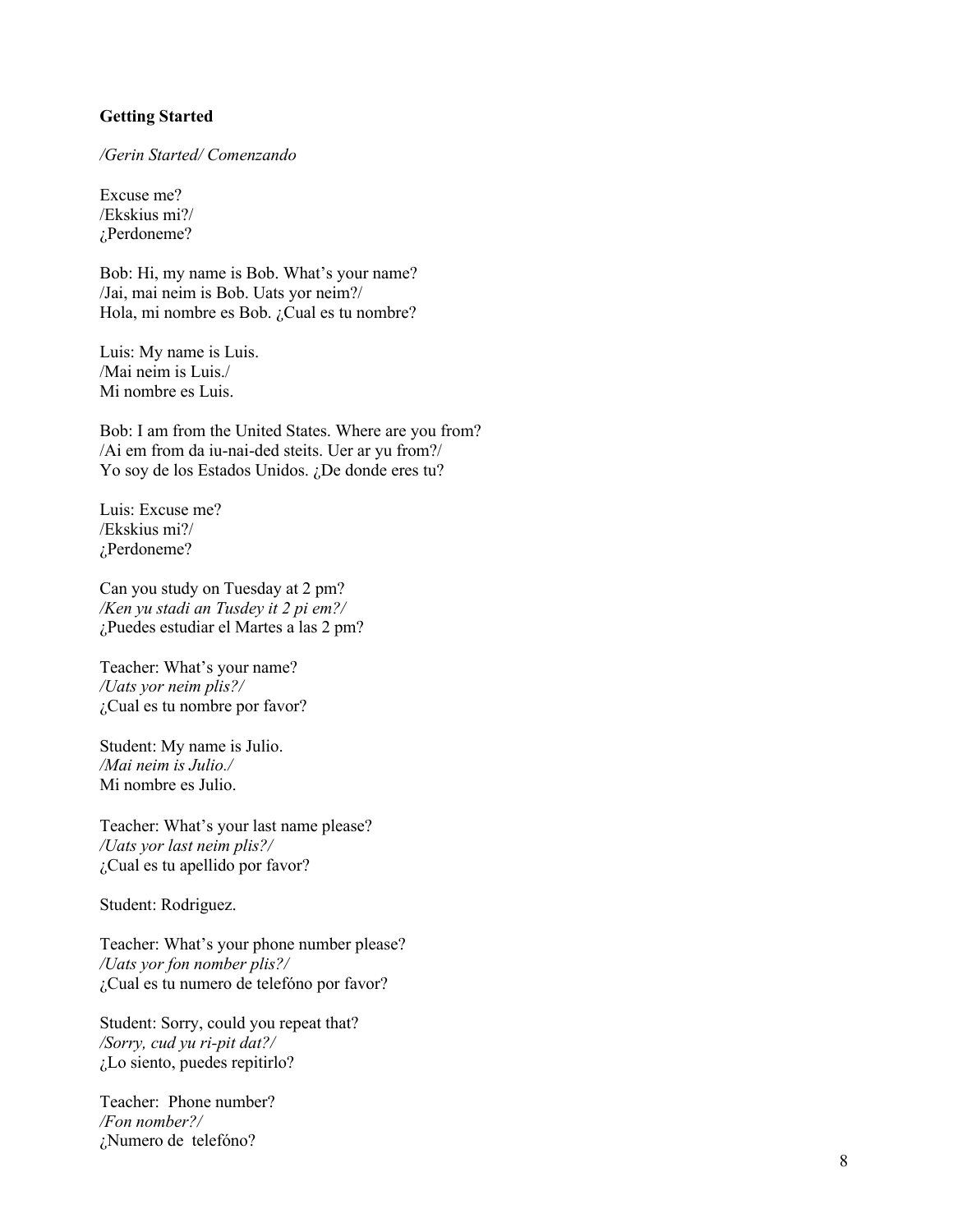Student: My phone number is 802-349-5998. */Mai fon nomber is eit - ziro – tu – tri—for—nain—faif—nain--nain—eit./* Mi numero del telefóno es 802-349-5998.

Teacher: Can you study on Tuesday at 2 pm? */Ken yu stadi an Tusdey at 2 pi em?/* Puedes estudiar el Martes a las 2 pm?

Student:

#### **How are you?**

*/Jao ar yu?/* ¿Como estás?

Bob: Hi, how are you? */Jai, jao ar yu?/* ¿Hola, como estás tu?

Leonel: I'm fine thanks. How are you? */Aim fain tsenks. Jao ar yu?/* Estoy bien gracias. ¿Como estás tu?

Bob: I'm OK. */Aim O Key./* OK.

Bob: Hi, how you doing? */Jai, jao yu duin?/* Hola. ¿Como te va?

Leonel: I'm very good thanks. And you? */Aim veri gud tsenks. End yu?/* Estoy muy bien gracias.  $\chi$ Y tu?

Bob: I'm not too bad. */Aim nat tu bad./* Estoy no tan mal.

Leonel: What's up? */Uats ap?/* ¿Que pasa?

Bob: Nothing. */Natsen./* Nada.

Bob: Hi. How's it going? */Jai. Jaos it goin?/*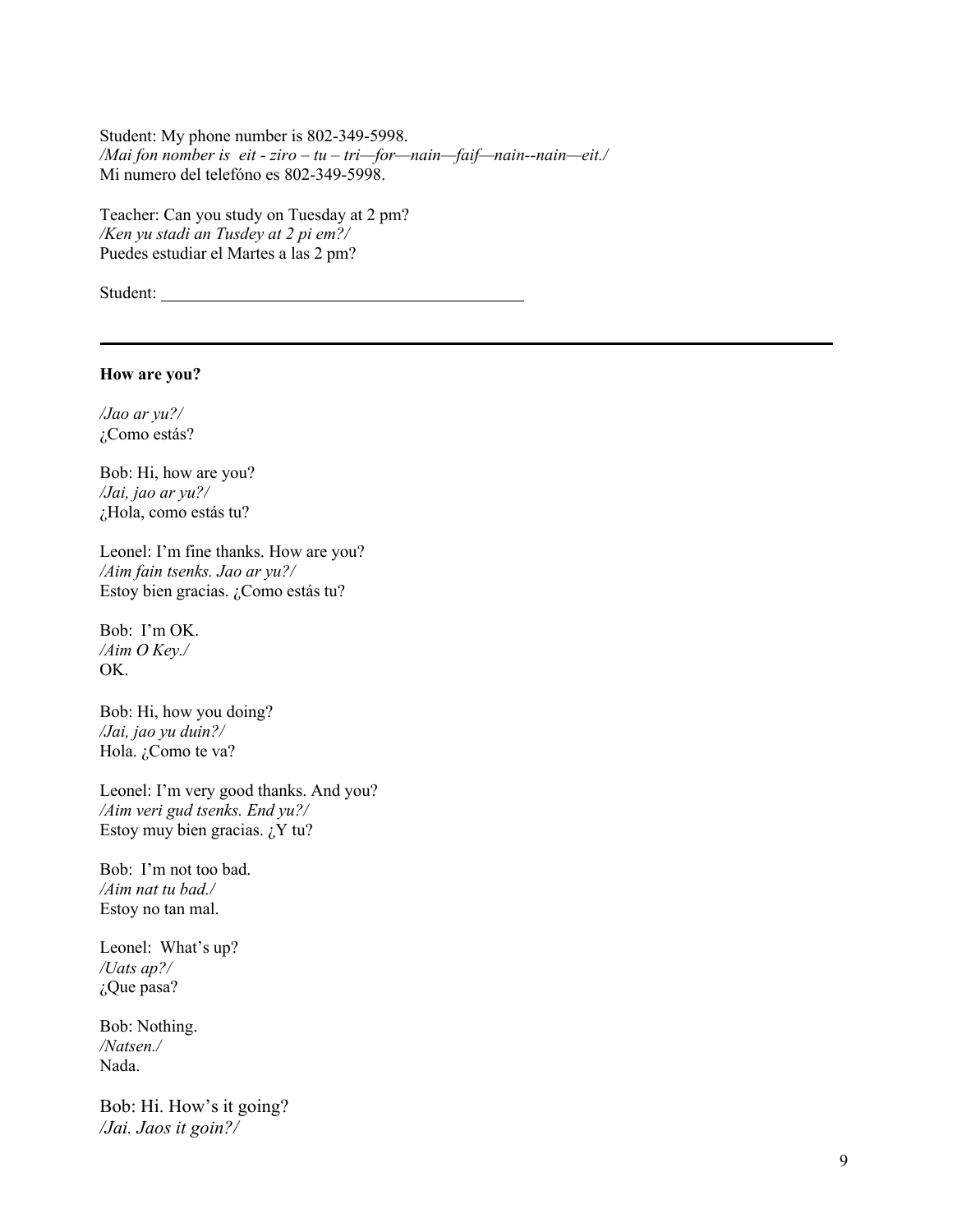Hola. ¿Como te va?

Leonel: Not so bad, not so good. You? */Nat so bed, nat so gud. Yu?/* No tan mal y no tan bien. ¿Tu?

Bob: I'm great! */Aim greit!/* !Estoy muy bien!

Leonel: What's new? */Uats nu?/* ¿Que hay de nuevo?

Bob: Nothing. */Natsen./* Nada.

#### **Do you have any questions?**

*/Du yu jaf eni cuestions?/* ¿Tienes algunas preguntas?

Bob: Welcome to Vermont. */Uelcam tu Vermant/* Bienvenidos a Vermont .

Juan: Excuse me? */Ekskius mi?/* ¿Perdoneme?

Jorge: Bienvenidos a Vermont.

Juan: Thank you. */Tsenk yu./* Gracias.

Bob: Do you have any questions? */Du yu jaf eni cuestions?/* ¿Tienes algunas preguntas?

Juan: Excuse me? */Ekskius mi?/* ¿Perdoneme?

Jorge: ¿Tienes algunas preguntas?

Juan: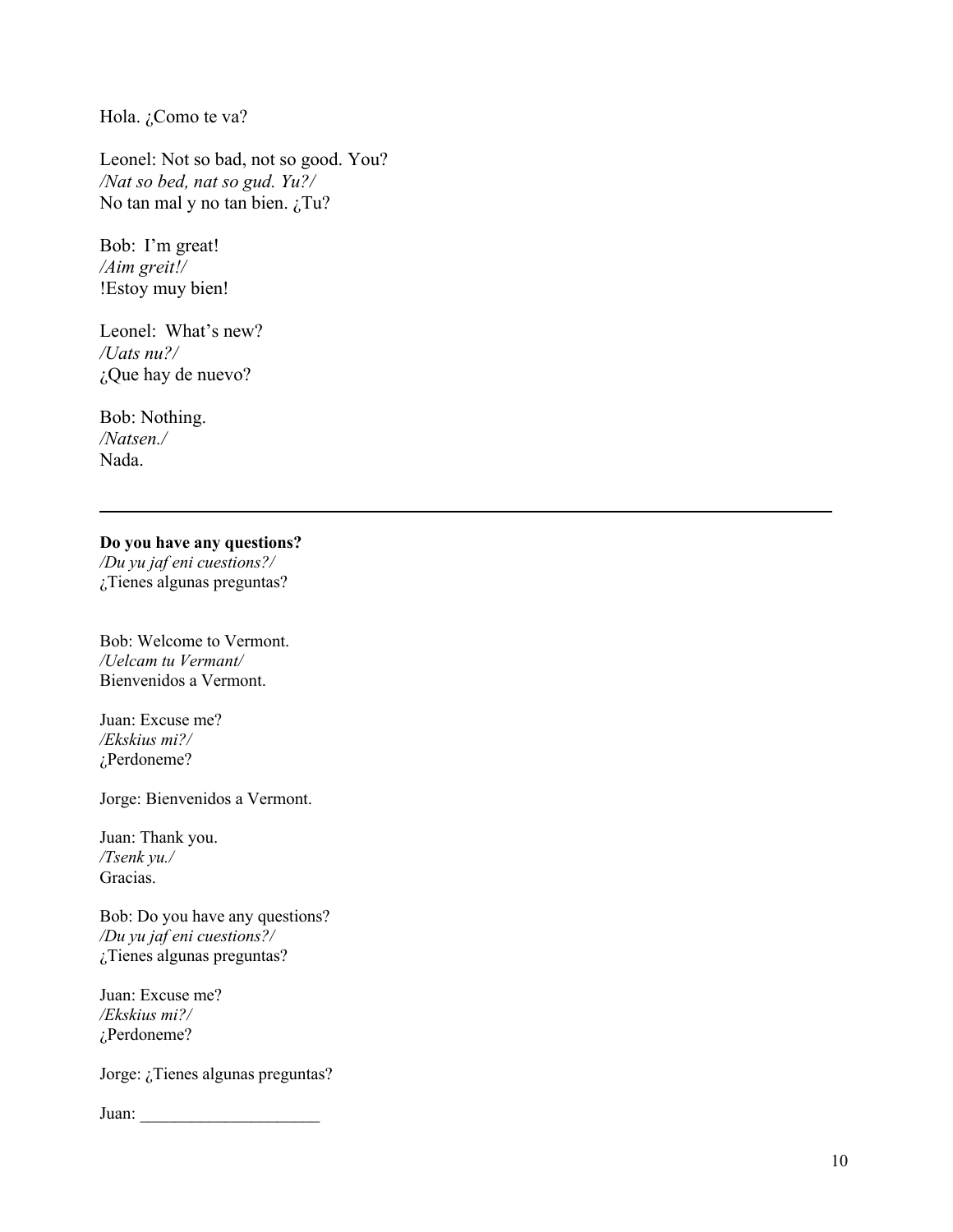#### **What are you doing?**

*/Uat ar yu duin?/* ¿Que estas haciendo?

Juan: Hey Carlos! What are you doing? */Jey Carlos! Uat ar yu duin?/* ¡Hola Carlos! ¿Que estás haciendo?

Carlos: Not much. You? */Nat mach. Yu?/* Nada mucho. ¿Y tu?

Juan: I'm working. */Aim uerkin./* Estoy trabajando.

Carlos: What are you doing after work? */Uat ar yu duin after uerk?/* ¿Que estás haciendo despues del Trabajo?

Juan: I'm coming home and studying English. */Aim camin joum end stadien Inglish./* Estoy regresando a la casa y estudiando el Ingles.

Carlos: I want to study English but I'm too busy. */Ai uant tu stadi Inglish bat aim tu bisi./* Yo quiero estudiar el Ingles pero estoy demasiado ocupado.

Juan:

**Do you like Vermont?**

*/Du yu laik Vermant?/* ¿Te gusta Vermont?

Teacher: Do you like Vermont? */Du yu laik Vermant?/* ¿Te gusta Vermont?

Student: Sometimes. But I'm a little bit lonely. */Som-taims. Bat aim a litel bet lonli./* A veces. Pero me siento un poco solo.

Teacher: What do you need? */Uat du yu nid?/* ¿Que necesitas?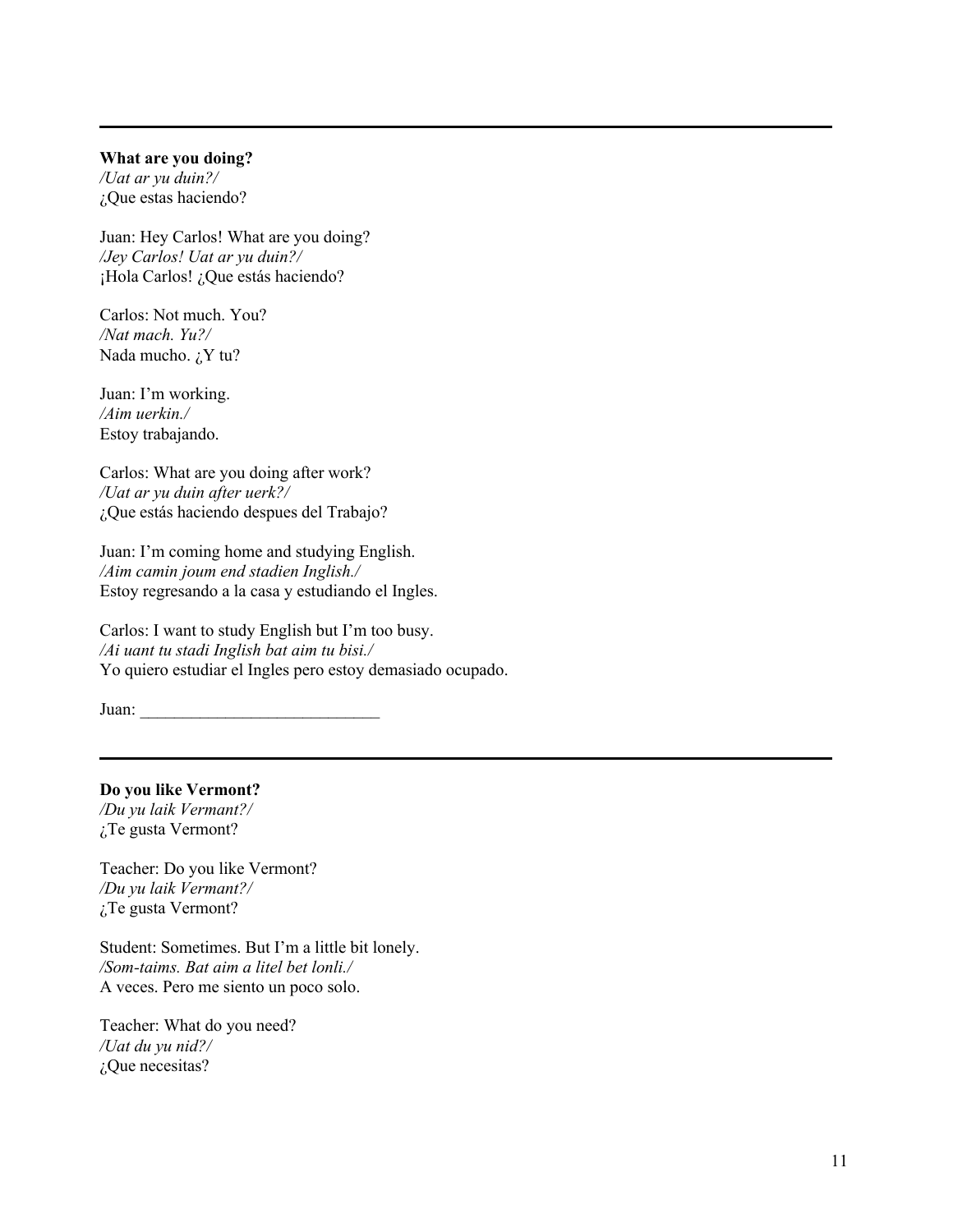#### **What's wrong?**

*/Uats roung?/* ¿Que le molesta?

Bill: What's wrong? */Uats roung?/* ¿Que le molesta?

Beto: I'm angry. */Aim engri./* Estoy enojado.

Bill: Why? */Uai?/* ¿Por que?

Beto: My boss yelled at me. */Mai bas yelt at mi./* Mi jefe me gritó.

Bill: Can I help you? */Ken ai jelp yu?/* ¿Puedo ayudarte?

Beto: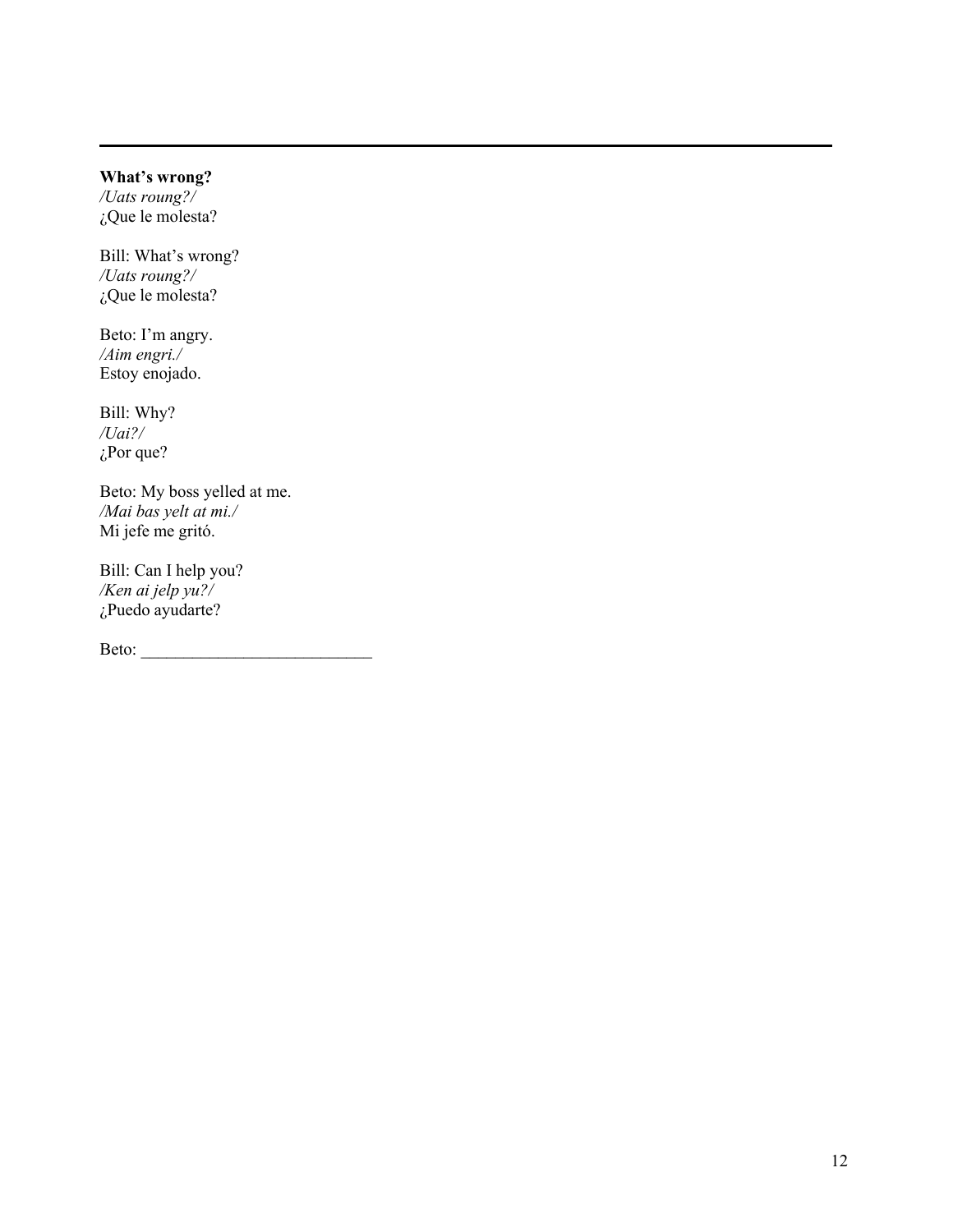### **Friends, Family and Home**

**/Frends, Femali, end Joum/**

**Los Amigos, La Familia, y La Casa**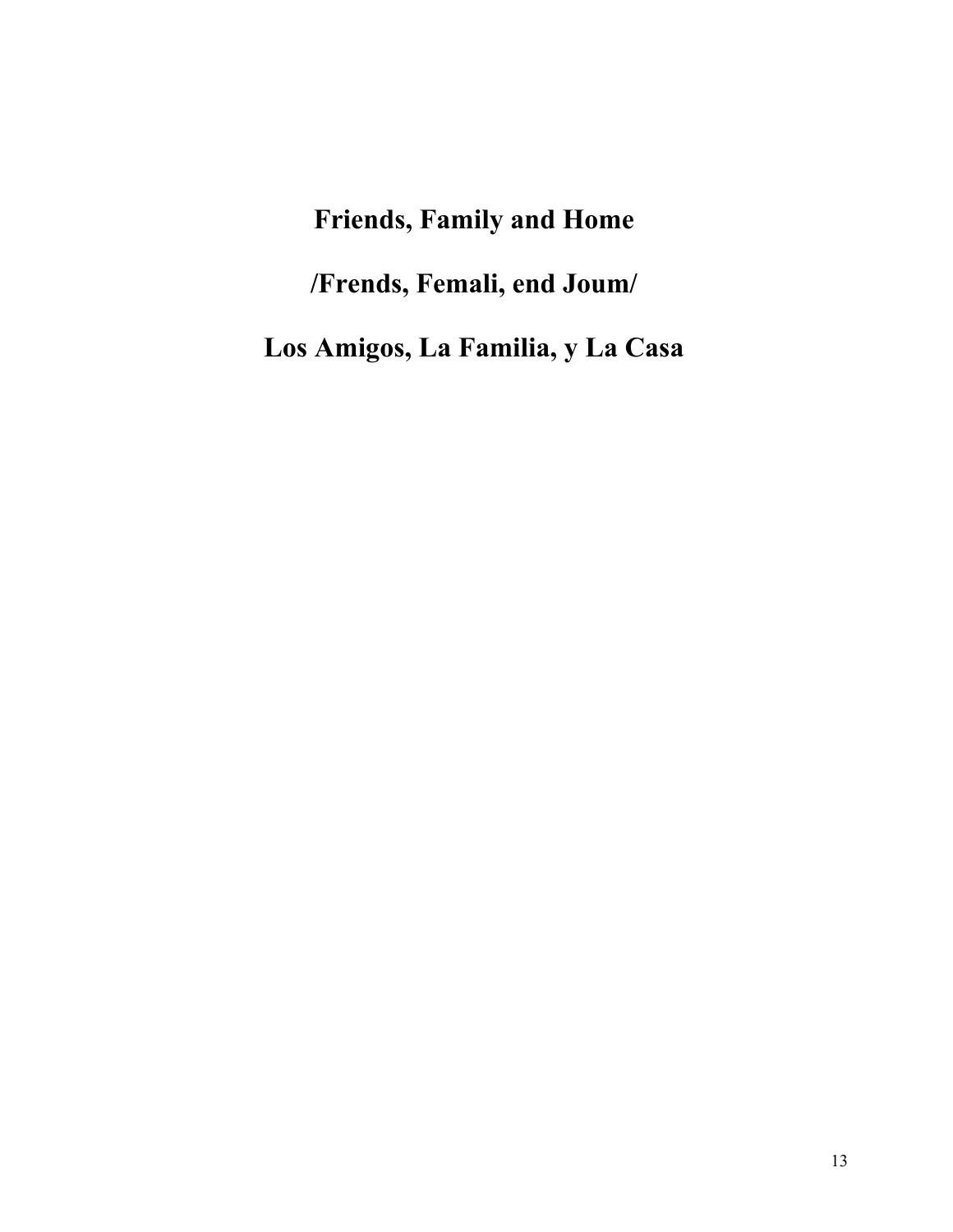#### **Cleaning the House**

/Klinin da Jaus/ Limpiando la Casa

Luis: What are you doing? /Uat ar yu duin?/ Que estás haciendo.

Carlos: Cleaning the house. /Klinin da jaus/ Limpiando la casa.

Luis: You always clean the house. Geraldo never cleans the house. /Yu alueis klin da jaus. Geraldo nefer klins da jaus./ Tu siempre limpia la casa. Geraldo nunca limpia la casa.

Carlos: I like the house clean. /Ai laik da jaus klin./ A mi me gusta la casa limpia.

Geraldo: I don't care if it's clean. /Ai don't ker if its klin./ A mi no me importa si está limpia.

#### **Do You Miss Her?**

/Du yu mis jer?/ ¿La extraña?

Mark: Who is she? /Ju is shi?/ ¿Quien es ella?

Luis: My girlfriend. /Mai gerl-frend./ Mi novia.

Mark: Where is she from? /Uer is shi from?/ ¿De donde es? Luis: Guatemala. Mark: She's pretty. /Shis preti./ Ella es bonita.

Luis: Yes, she's very pretty. /Yes, shis veri preti./ Si, ella es muy bonita.

Mark: How old is she? /Jao ould is shi?/ Cuantos años tiene?

Luis: She's 21 years old. /Shis tuanti-uan jirs ald./Tiene 21 años.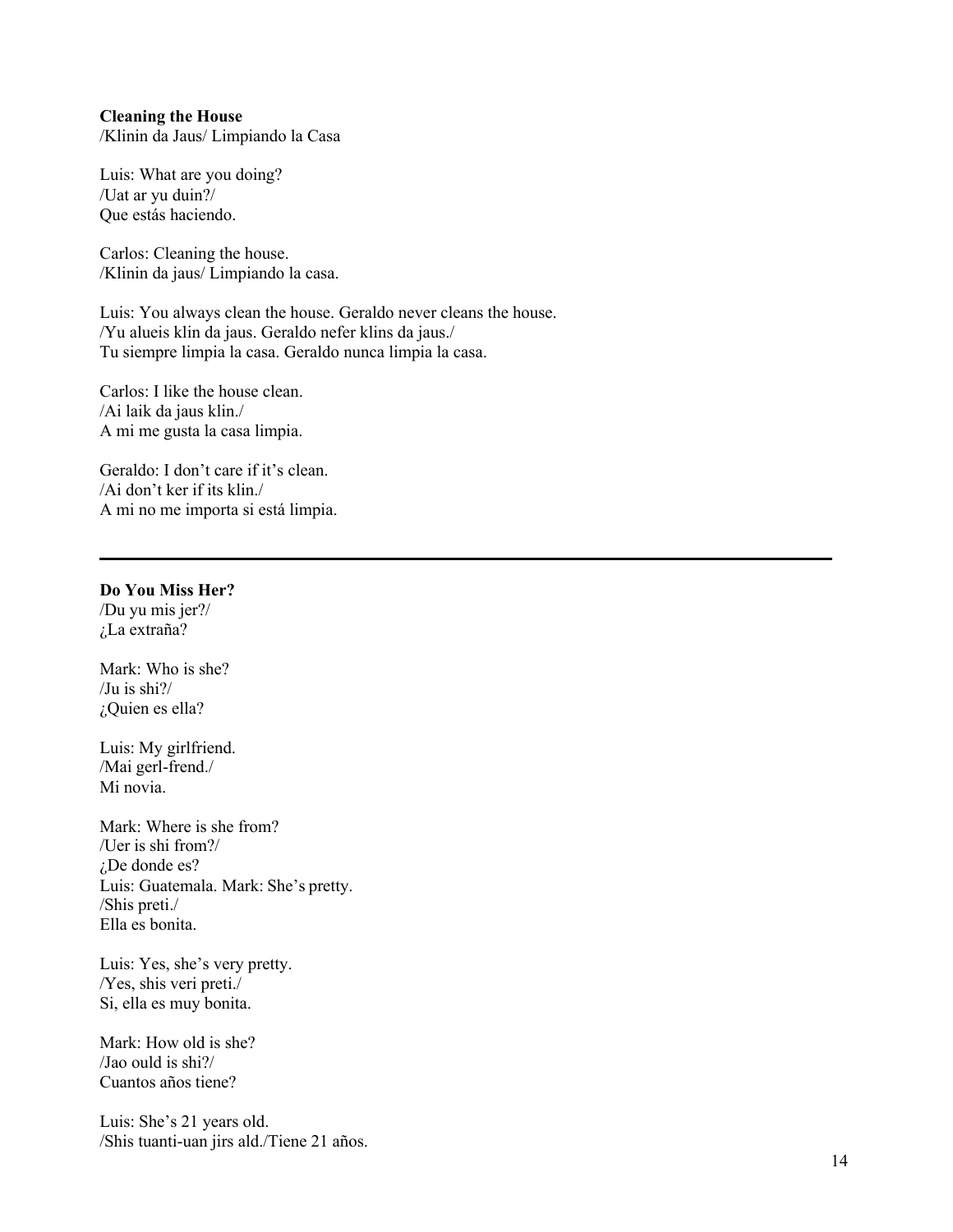Mark: What does she do? /Uat das shi du?/ ¿Que hace?

Luis: She works in a hospital. /Shi uerks en a jaspital./ Trabaja en una hospital.

Mark: Do you miss her? /Du yu mis jer?/ ¿La extraña?

Luis:

**Who Do You Look Like?** /Ju du yu luk laik?/ ¿A quien se parece?

John: Is he your brother? /Is ji yor brauder?/  $i$ , El es tu hermano?

Andres: Yes, he is. /Jes, ji is./ Si, el es.

John: He looks like you. /Ji luks laik yu./Se parecen.

Andres: What does 'looks like you' mean? /Uat das 'luk laik' min?/ ¿Que quiere decir 'luk laik'?

John: You are tall and he is tall. You are handsome and he is handsome. You are young and he isyoung. You are thin and he is thin. You are strong and he is strong.

/Yu ar tal end ji is tal. Yu ar jandsom end ji is jandsom. Yu ar yong end ji is yong. Yu artsin end ji is tsin. Yu ar straung end ji is straung./

Tu eres alto y el es alto. Tu eres guapo y el es guapo. Tu eres joven y el es joven. Tueres delgado y el es delgado. Tu eres fuerte y el es fuerte.

Andres: Actually, he is taller and older and I am more handsome and stronger. /Ekshuali, ji is taler end oulder end ai em mor jandsom end straunger./ Actualmente, el es mas alto y mas viejo y yo soy mas guapo y mas fuerte.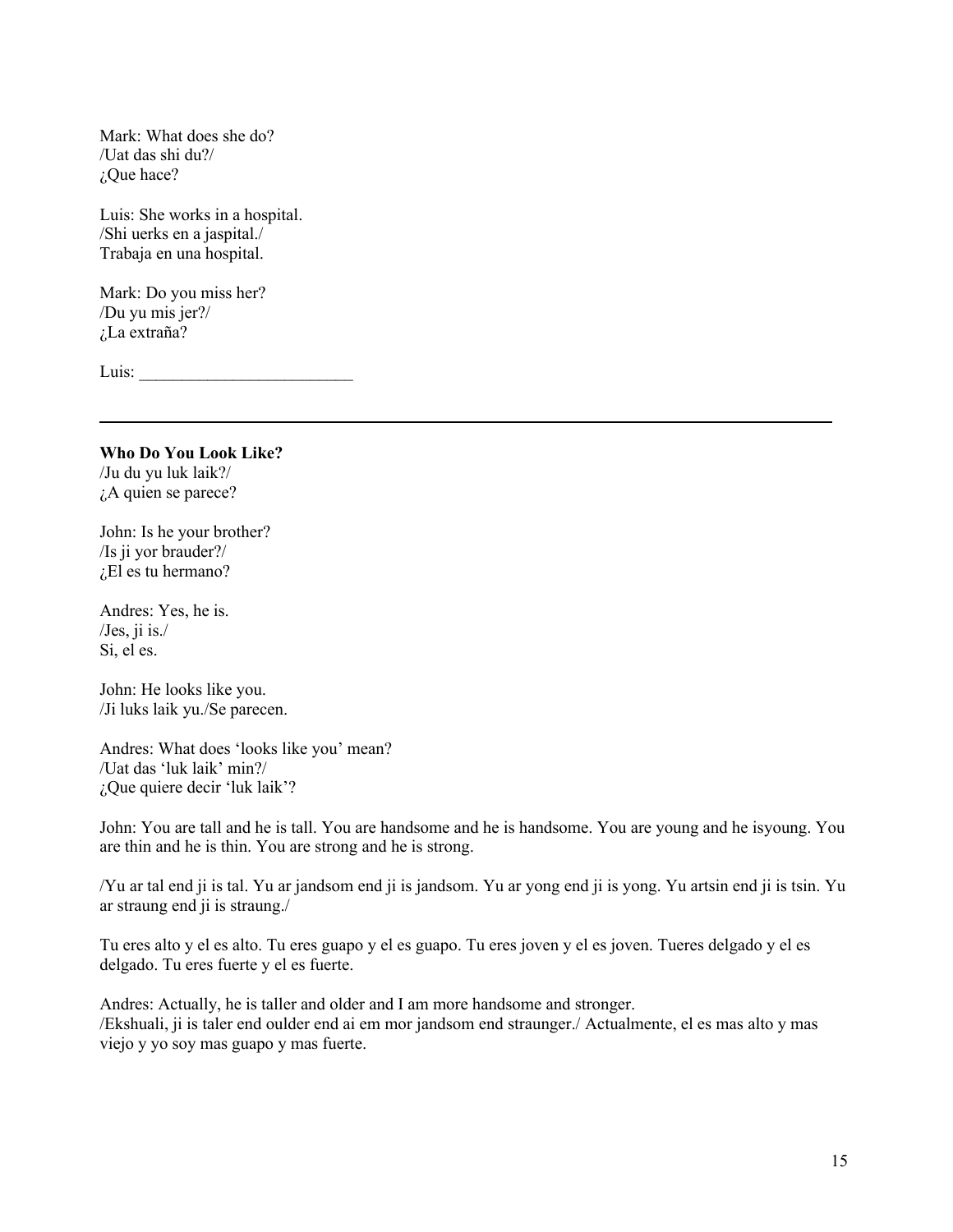#### **Family Challenges**

/Fem-e-li shel-en-chis/Retos familiares

Juan: Hey Bob! What are you doing? /Jey Bab! Uat ar yu duin?/ !Hola Bob! Que estás haciendo?

Bob: Not much. You? /Nat mach. Yu?/ Nada mucho. ?Tu?

Juan: I'm going to work. /Aim goin tu uerk./ Estoy yendo al trabajo.

Bob: You work too much! /Yu uerk tu mach!/ Tu trabajas demasiado.

Juan: I have too. My mom is sick and needs money. /Ai jaf tu. Mai mam is sik end nids mani./ Tengo que hacerlo. Mi madre esta enferma y necesita el dinero.

**Using the Phone** /Yusin da fon/ Usando el telefeno

Jorge: Hello.  $/$ Jelo. $/$ *Hola.*

Bill: Hi Jorge this is Bill. Is Juan home? /Jai Jorge dis is Bill. Is Juan joum?/ *Hola Jorge soy Bill. ¿Está Juan en casa?*

Jorge: Yes, but he's busy. He's in the kitchen cooking. /Jes, bat jis bisi. Jis en da kitch-in cook-in./ *Si, pero el está ocupado. Está en la cocina cocinando.*

Bill: Is his brother Arturo home? /Is jis brau-der Arturo joum?/ *¿Está en casa su hermano Arturo?*

Jorge: No, he's not. He's outside working. /No, jis nat. Jis aut-said uerkin./ *No, el no está. El está afuera trabajando.*

Bill: Do you guys want to go to the store today or tomorrow? /Du yu gays uant tu go tu da stor tudey or tumaro?/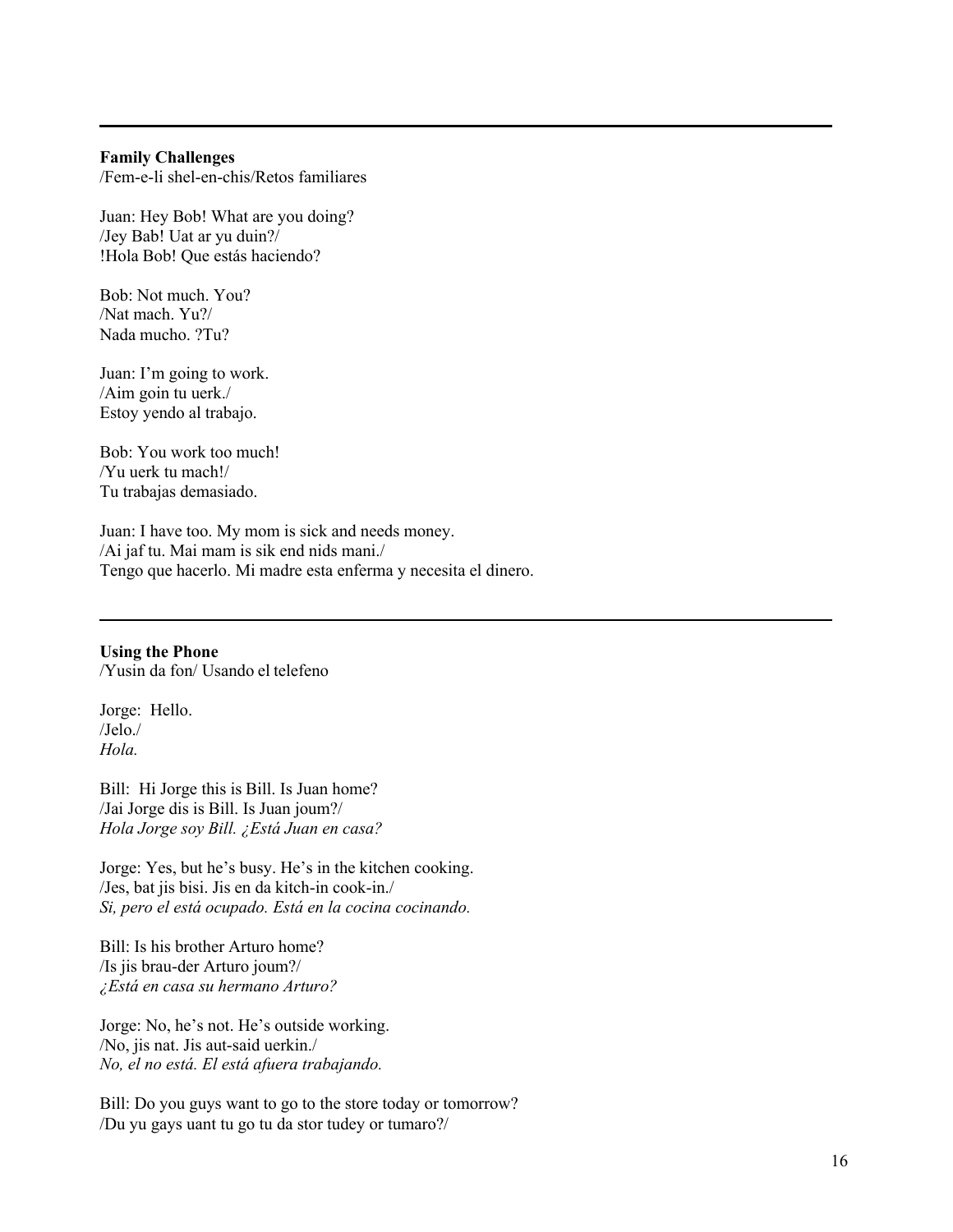¿*Quieren Ustedes chavos ir a la tienda hoy u mañana?*

Jorge:

#### **Nice Computer**

/Nais Kompiurer/ Computadora Buena.

Andres: Wow, that's a nice computer. When did you get it? /Uow, dats a nais kampiurer. Uen did yu get it?/ Caramba, esto es una computadora Buena. ¿Cuando lo conseguistes?

Luis: I got it on Saturday. /Ai gat it an Saterdey./ Lo conseguí el Sabado.

Andres: Where did you get it? /Uer did yu get it?/ ¿Donde la conseguistes?

Luis: I got it at Walmart in Burlington. /Ai gat it at Walmart en Burlington./ La conseguí al Walmart en Burlington.

Andres: Do you like it? /Du yu laik it?/ ¿Te gusta?

Luis: Yes, I think so but I don't understand how to use it. /Jes, ai tsink so bat ai dont anderstend jao tu yus it./Si, lo creo pero no entiendo como usarlo.

#### **Nice Guitar**

/Nais Guitar./ Guitara Buena.

Farmer: Wow, that's a nice guitar. Is it yours? /Uao, dats a nais guitar./ Caramba, esto es una guitara buena.

Worker: Yes, it's mine. /Jes, its main./ Si, eso es mio.

Farmer: Where did you get it? /Uer did yu get it?/ ¿A donde lo conseguistes?

Worker: I ordered it from the Television. /Ai orderd it from da Telivishen./La pedí por la television.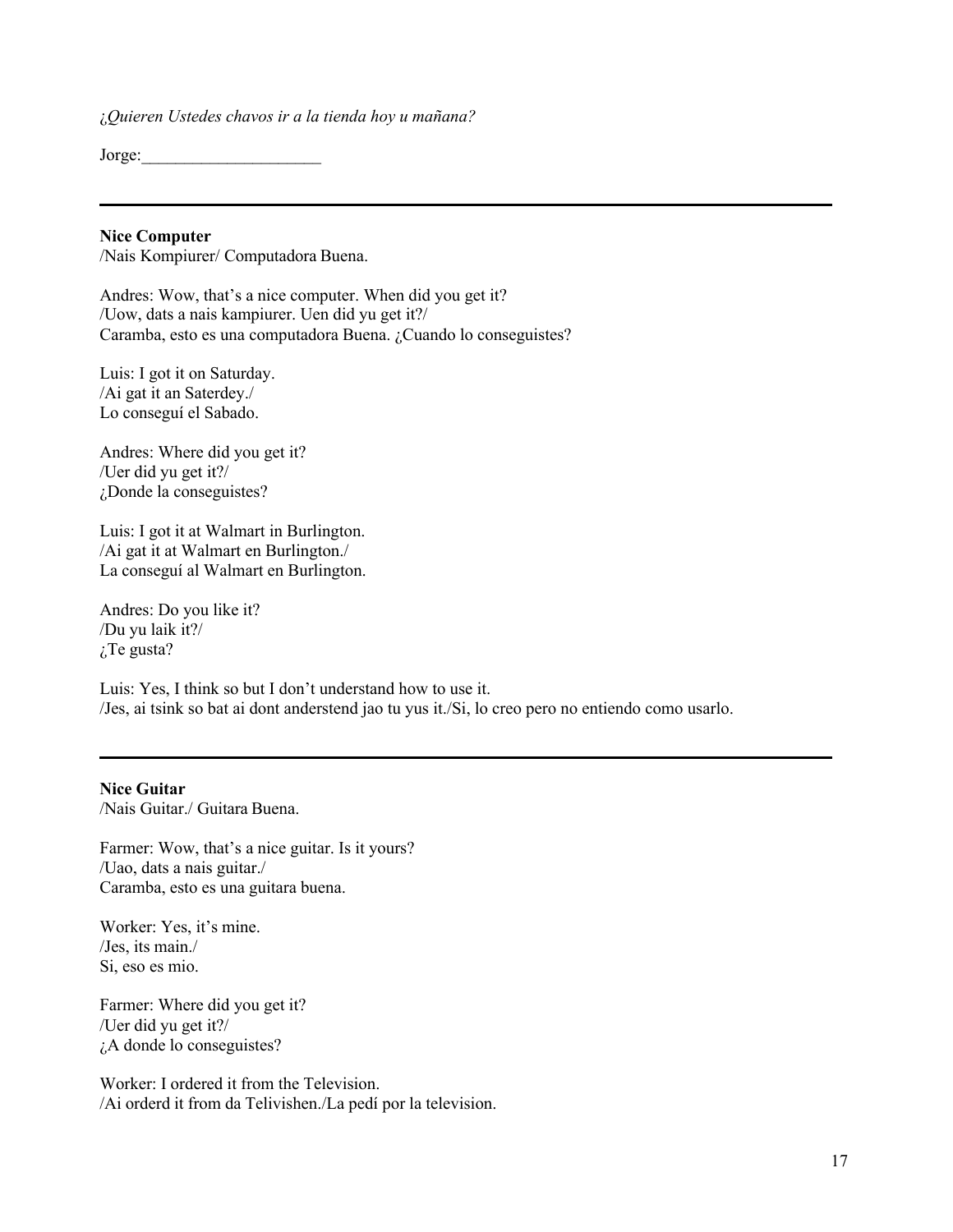Farmer: Do you know how to play it? /Du yu no jao tu pley it?/ Sabes como tocarlo?

Worker: No.

#### **It's Broken**

/Its brou-ken/ Está discompuesta

Greg: Is your washing machine broken? /Is yor wash-in ma-shin brou-ken?/ ¿Está discompuesta su lavadora?

Fulano: Yes, it's broken. /Jes, it is brou-ken./ Si, está discompuesta.

Greg: Can you ask your landlord to fix it? /Ken yu ask yor lend-lord tu fiks it?/ ¿Porque no preguntas tu patron componerla?

Fulano: I already ask him but he no fix. /Ai al-redi ask jim bat ji no fiks./ Yo ya le pregunto pero el no compone.

#### **Changing Your Schedule**

/Shen-yin yor skeshuel/Cambiando tu horario

Mike: Hey Miguel. How you doing? /Jey Miguel. Jao yu duin?/ Hola Miguel. ¿Como estás?

Miguel: I'm OK. You? /Aim OK. Yu?/ Esoty bien. ¿Tu?

Mike: I'm good. Are you going to play on our soccer team this summer? /Aim preri gud. Ar yu goin tu pley an aur saker tím dis samer?/ Estoy mas o menos bien. ¿Vas a jugar en nuestro equipo de futbol este verano?

Miguel: I work every Saturday from 3am until 11am. /Ai uerk efri Saterdey from tri ei em an-tel eleven ei em./ Yo trabajo todos los Sabados desde las 3 a.m hasta last 11am.

Mike: You are always working! Can you ask your boss to change your schedule? /Yu ar alueis uerkin! Ken yu esk yor bas tu cheinch yor ske-shuel?/ Estas siempre trabajando. ¿No Puedes preguntar a tu jefe que le cambie tu horario?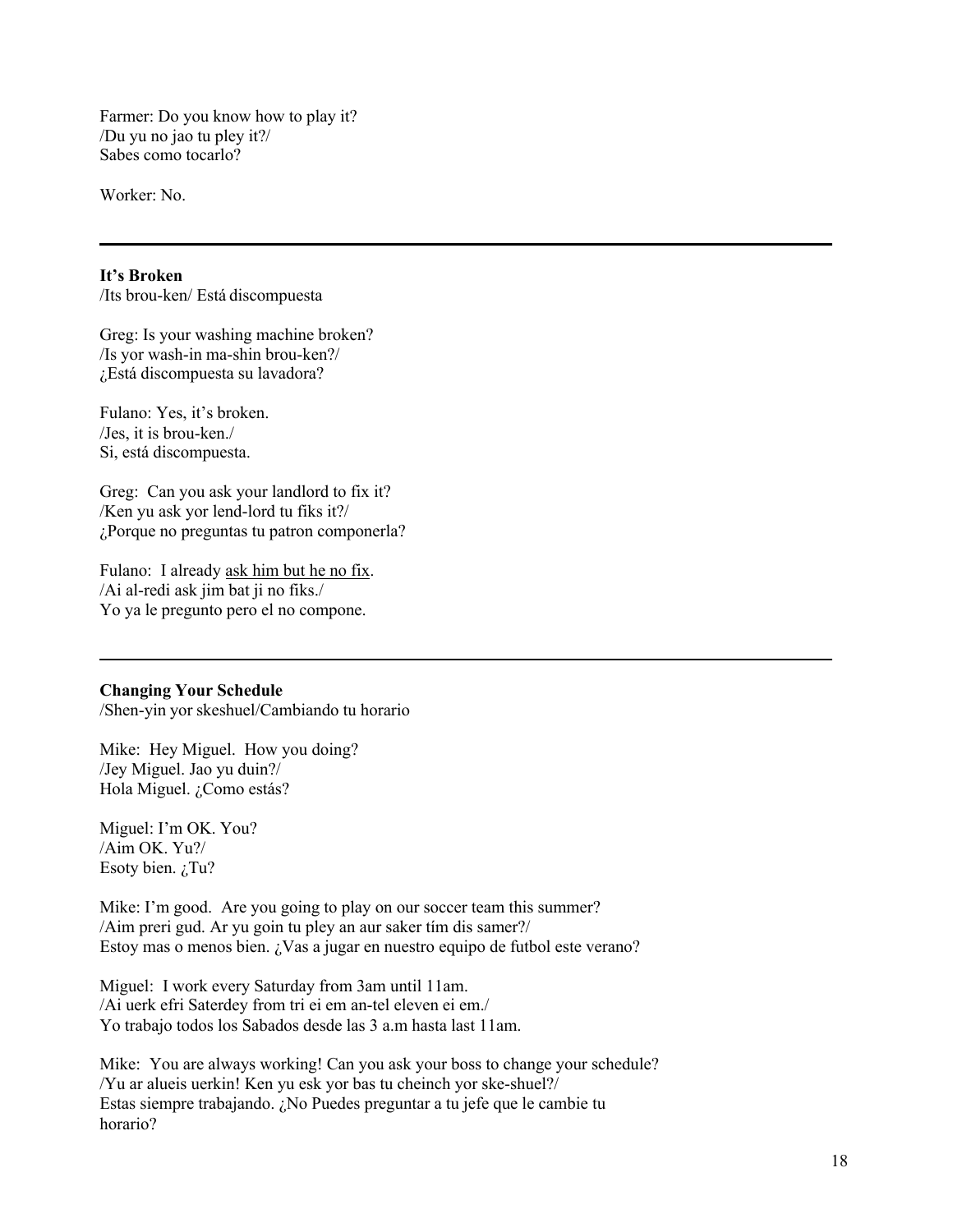| Miguel: |  |
|---------|--|
|         |  |

#### **Making Plans with Friends**

**/**Mekin pleans uit frends/ Haciendo planes con amigos

Carlos: I called you last week on Thursday to see if you wanted to hang out but you weren'there. Where were you last Thursday?

/Ai kald yu last uik an Tsursdey tu si if yu uanted tu jeing aut bat yu uerent jir. Uer uor yulast Tsursdey?/ *Yo te llamé la semana pasada el jueves par aver si tu quería pasear conmigo pero noestabas tu. ¿Donde estabas el jueves pasado?*

Juan: Oh…last Thursday I had to work. /Oh…last Tsursdey ai jad tu uerk./ *Oh…el jueves pasado tuve que trabajar.*

Carlos: But you said that you never work on Thursdays. /Bat yu sed dat yu never uerk an Tsursdeys./ *Pero tu me dijistes que nunca trabajas los jueves.*

Juan: Yeah, I didn't want to work but my boss said he really needed me to work. /Yeah, ai didn't uant tu uerk bat mai bass sed ji rili nided mi tu uerk./ *Si, yo no quise trabajar pero mi patron me dijo que me necesitaba mucho para trabajar.*

Carlos: That's too bad. Maybe we can hang out this Thursday night? /Dats tu bad. Meybi ui ken jeing aut dis Tsursdey nait?/ *Que malo. ¿Quizas podamos pasear este jueves por la noche?*

Juan: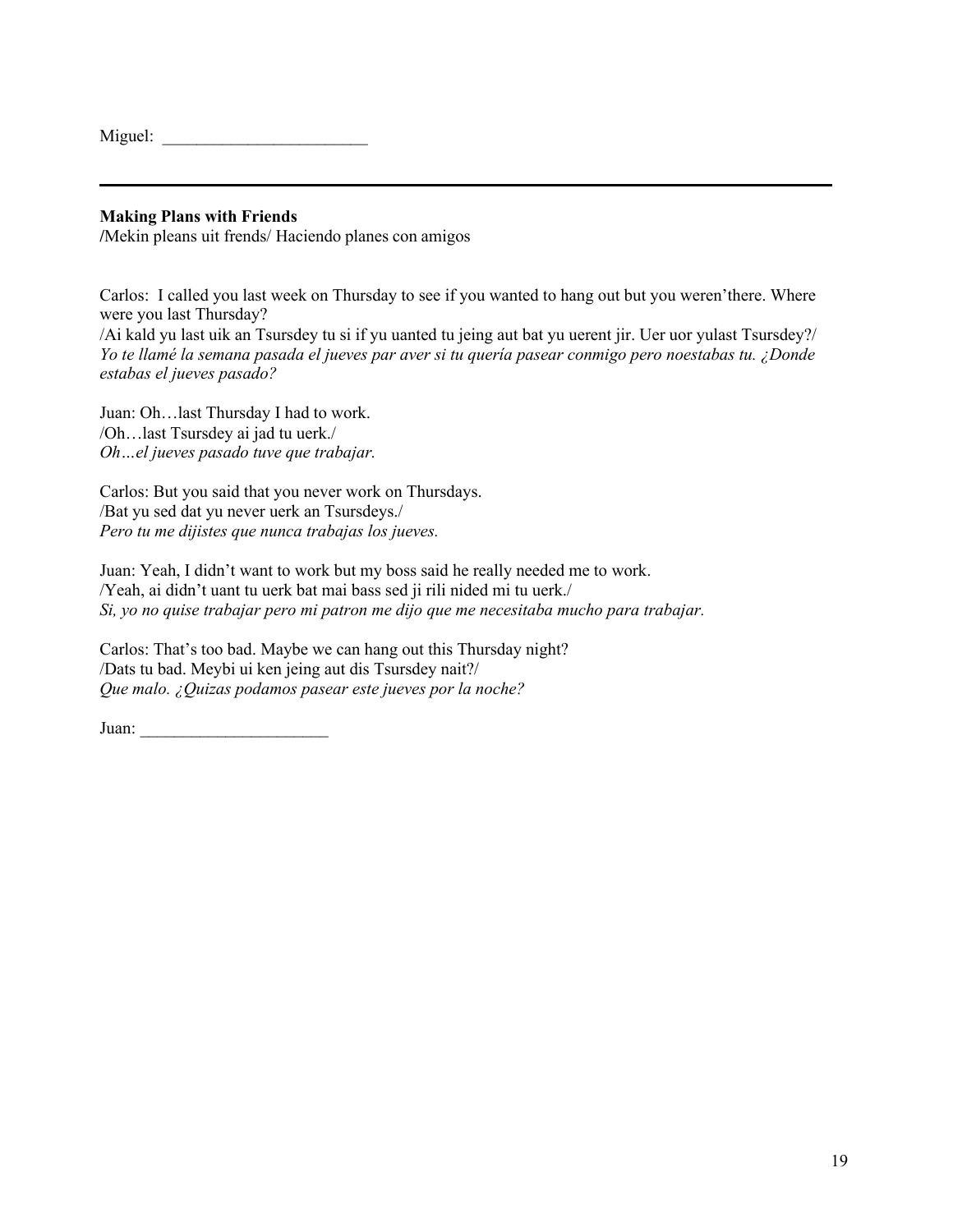### **Work**

**/Uerk/ El Trabajo**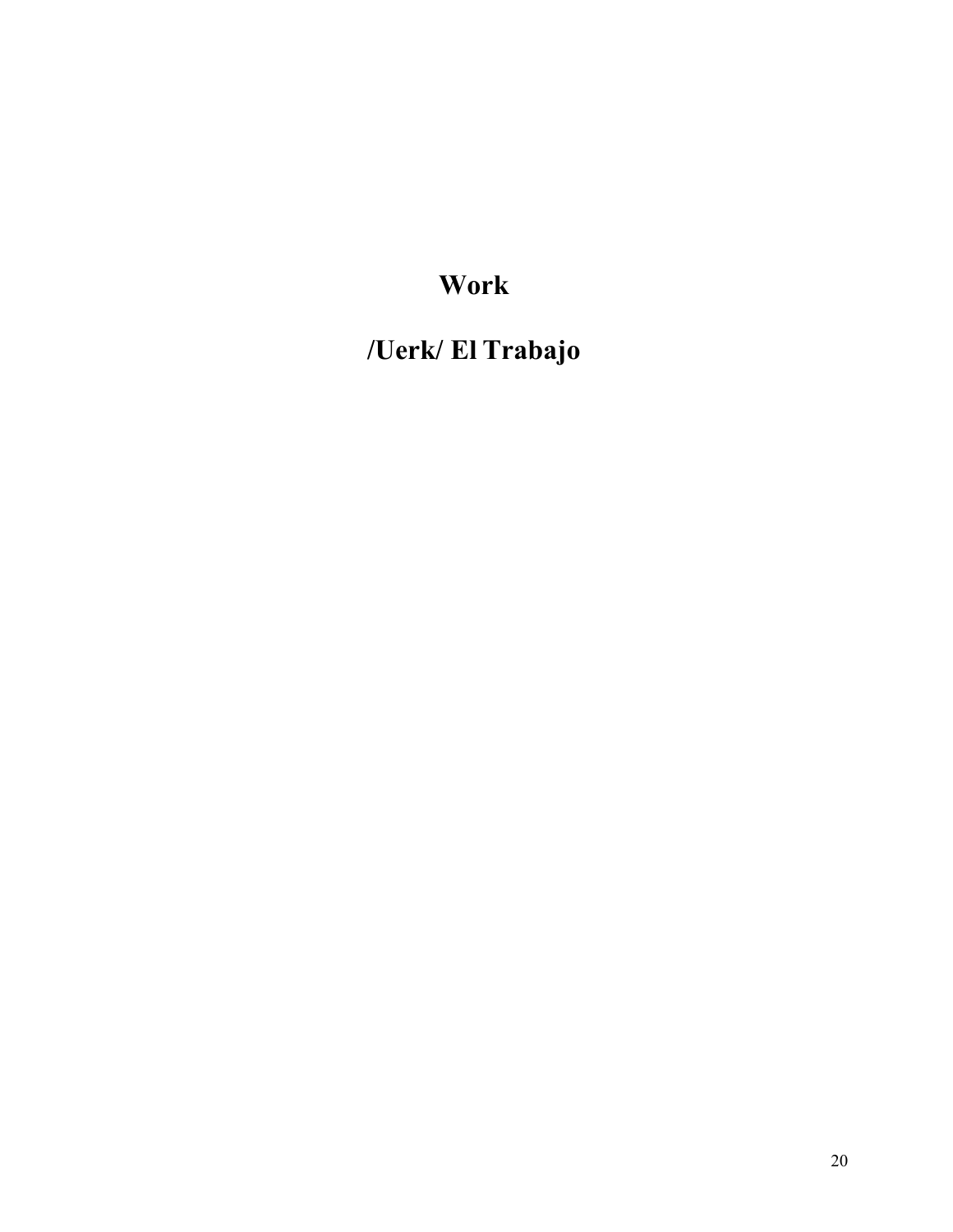**Clarifying your Pay**

/Kler-a-fay-en yor pey/Clarificando tu pago

Boss: Nice to meet you, Carlos. Do you have any questions before you start working? /Nais tu mit yu, Carlos. Du yu jaf eni cuestions bifor yu start uerkin?/ Placer conocerte Carlos. Tienes alguna pregunta antes de comenzar trabajando.

Carlos: How much do you pay? /Jao mach du yu pey?/ ¿Cuanto paga?

Boss: I pay \$325 per week. /Ai pey tri tuenti faif per uik./ Yo pago tres veinte cinco por semana.

Carlos: How much per hour? /Jao mach per auer?/ Cuanto por hora?

Boss: I don't pay per hour. I pay per week. /Ai dont pey per auer. Ai pey per uik./ No pago por hora. Pago por semana.

Carlos:

#### **When Do We Work?**

/Uen du ui uerk?/ ¿Cuando trabajamos?

Jorge: When do you want us to start our shift? /Uen du yu uant as tu start aur sheft?/ ¿Cuando quieres que comenzemos nuestro turno?

Boss: At 4am in the morning and 4pm in the afternoon. /At 4 ei em en da morn-in end 4 pi em en da after-nun./A las 4 de la mañana y a las cuatro de la tarde.

Jorge: When do you want us to finish? /Uen du yu uant as tu fin-esh? ¿Cuando quieres que terminamos?

Boss: At 9 o'clock. /At 9 o'clock./ A las 9.

Jorge: What time can we take a break? /Uat taim ken ui teik a breik./ A que hora podemos tomar un descanso.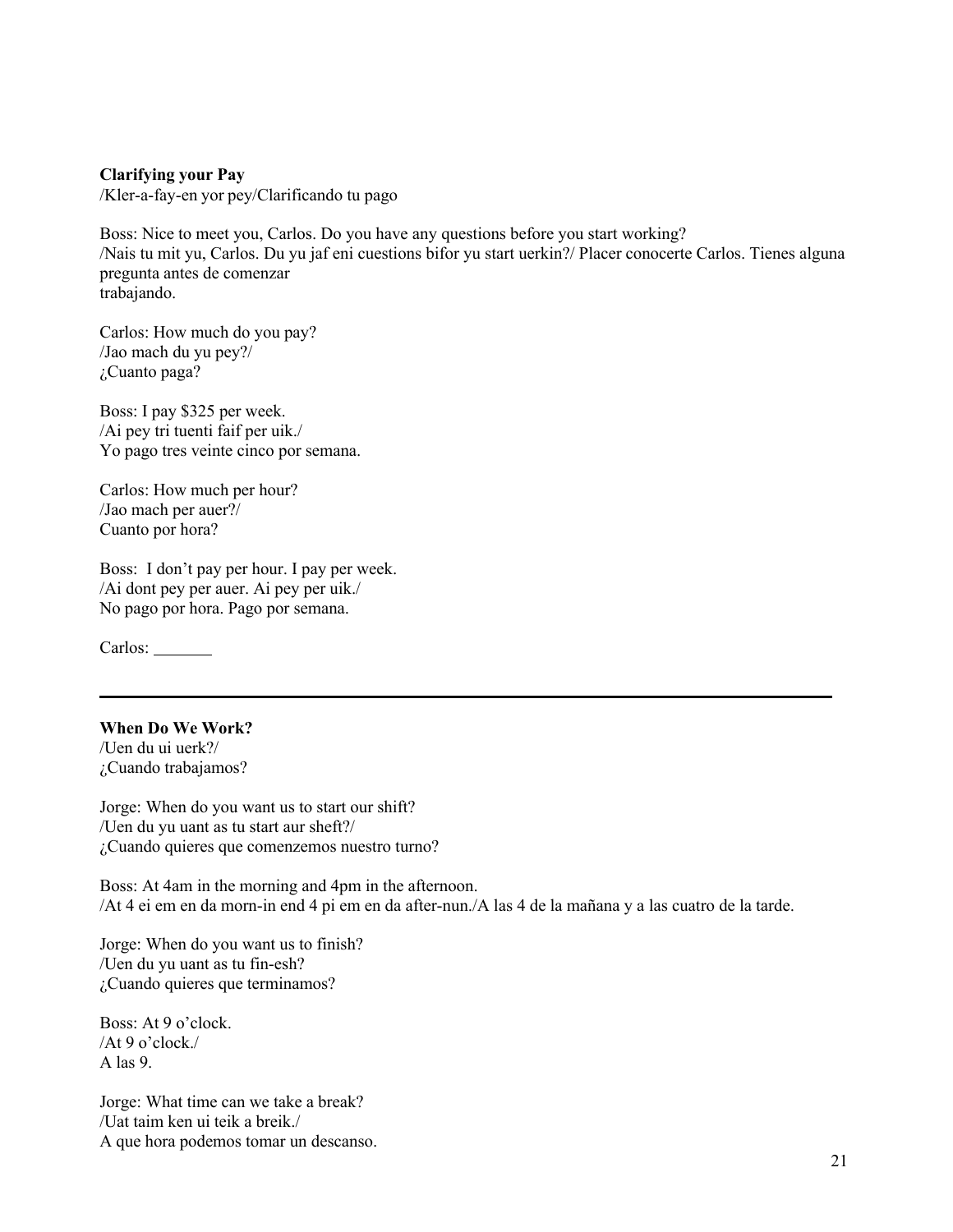Boss: I never take breaks. /Ai nefer teik breiks./ Yo nunca tomo un descanso.

 $Jorge:$ 

#### **What Do You Want Us to Do Today?**

/Uat du yu uant as tu do todey?/ ¿Que quiere que hagamos hoy

Juan: What do you want us to do today? /Uat du yu uant as tu du tudey?/ ¿Que quiere que hagamos hoy?

Boss: The same thing every day. /Da seim tsing efri dey./ La misma cosa todas los dias.

Jorge: Clean the barn. Feed the cows. Add more sawdust to the stables. More sawdust for the calves. Milk the cows. Clean the milking machines. Write on the board the cows with Mastitis. Write down any problems with the milking machines. Spray down the milking parlor when youare finished.

/Klin da barn. Fid da kaos. Ad mor sadast tu da steibols. Mor sadast for da kafs. Milk dakaos. Klin da milkin mashins. Rait an da bord da kaos uit Mastaides. Rait daun eni prablems uitda milkin mashins. Sprey daun da milkin parlar uen yu ar finesht./

Limpien la granja. Alimienten las vacas. Echan mas aserin a lose stables. Mas aserin paralos bebes. Ordenan las vacas. Limpien el equipo de ordenar. Escriban en el pizaron las que llevanMastitis. Escriban cualquiera problema con las macinas de ordenar. Manguean la sala de ordenarcuando terminen.

Boss: That's it. Any questions? /Dats it. Eni cuestions? Eso es. ¿Algunas preguntas?

Juan:

**Where is…?** Uer is…? ¿Donde está…

Alvaro: Where is the skid steer? /Uer is da skid stir?/ ¿Donde está el skid steer?

Boss: Behind the big barn next to the tires. /Bi-jaind da big barn nekst tu da taiers./ Atrás de la granja grande al lado de las llantas.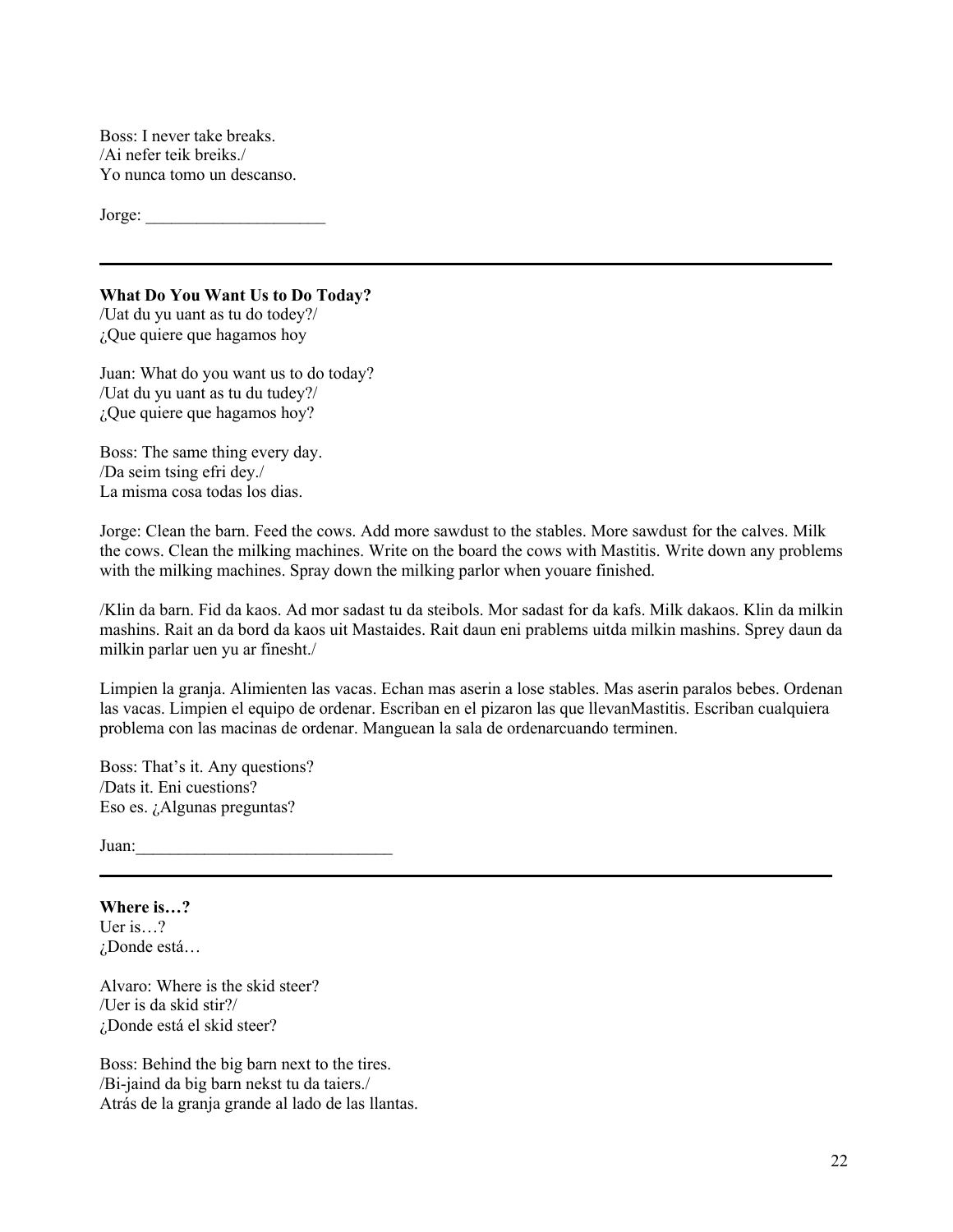Alvaro: On the right or the left? /An da rait or da left?/ ¿Por la derecha u la izquierda?

Boss: On the right of the tires in front of the tractor. /An da rait of da tairs en frant of da trektor./ Por la derecha de las llantas en frente del tractor.

Alvaro: I don't understand. /Ai don't anderstend?/ ¿Yo no entiendo?

#### **What's Wrong?**

Uats ron? ¿Que es el problema?

Farmer: What's wrong? /Uats roung?/ ¿Que es el problema?

Worker: The cow is not getting up. /Da kao is nat gerin ap./ No está levantándose la vaca.

Farmer: What happened? /¿Uat japent?/ ¿Que pasó? Worker:

Farmer: What's wrong? Worker: The gate is not closing. Farmer: What happened?

Worker:

Farmer: What's wrong? Worker: The cow has mastitis. Farmer: What happened?

Worker: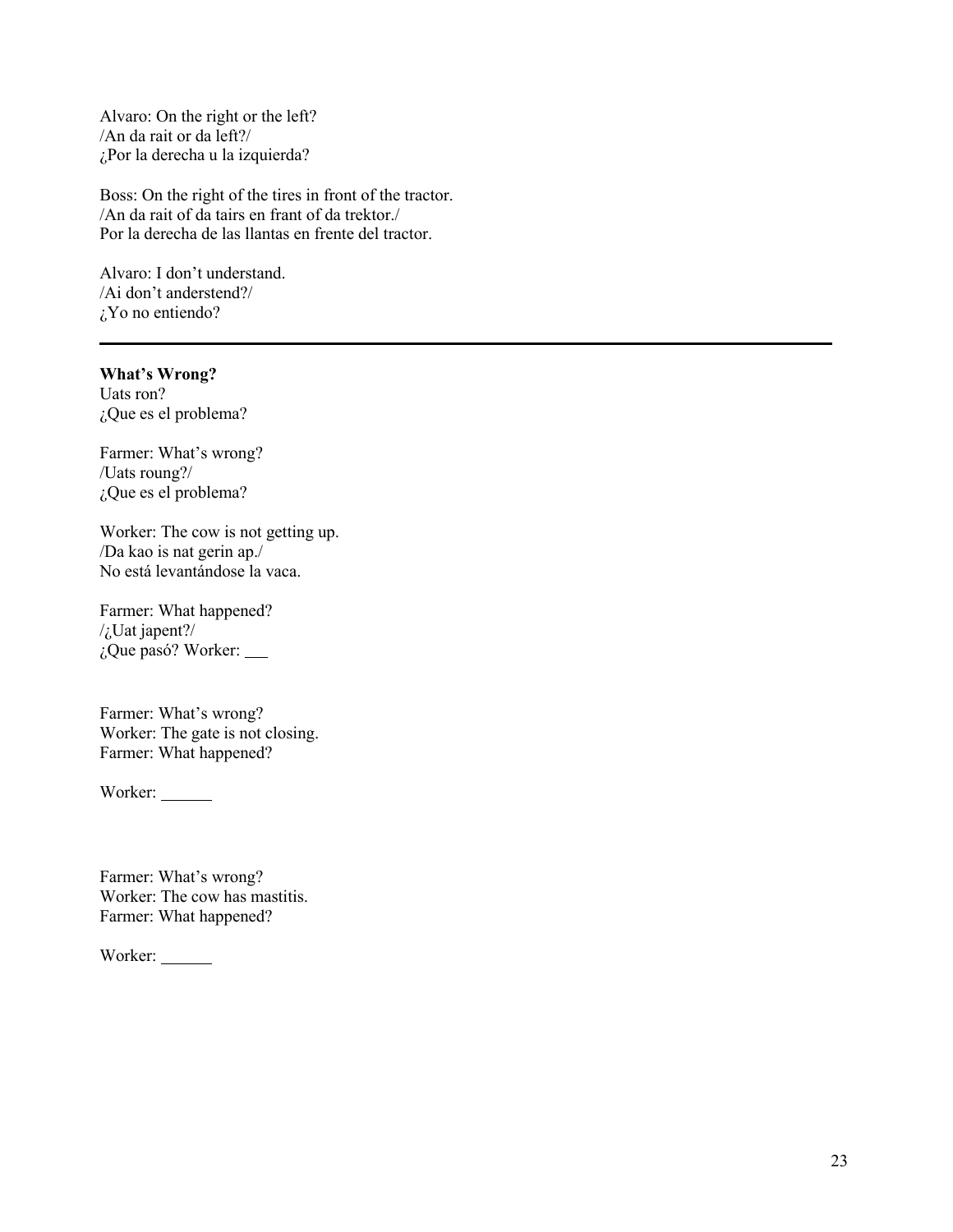#### **Important Conversations at Work**

/Importent con-ver-sey-shens at uerk/ /Conversaciones importantes en el trabajo/

Arturo: Excuse me, Andrew. Can I talk to you? /Eks-skius mi en-dru. Ken ai tak tu yu?/ Disculpame Andres. ?Puedo hablar con Ud?

Andrew: I only have a minute. /Ai onli jaf a minet./ Solo tengo un minuto.

Arturo: It's very important. /Its verri importent./ Es muy importante.

Andrew: Well, I'm really busy right now. /Uel, Aim rili bisi rait nao./ Pues, estoy muy ocupado ahora.

Arturo: \_\_\_\_

**Asking for a Loan** /Esk-in for a loun/ Pidiendo un prestamo

Carlitos: Excuse me Bob. Can I ask you for a favor? /Ekskius mi Bab. Ken ai esk yu for a fever?/ ¿Perdoneme Bob puedo pedirle un favor?.

Bob: What is it? /Uat is it?/ ¿Que es?

Carlitos: My sister is very sick in Mexico. /Mai sister is verri sik in Mexico./ Mi hermana esta muy enferma en Mexico.

Bob: I'm sorry. /Aim sari./ Lo siento.

Carlitos: I need to ask you for a favor. Could you please give me a loan? /Ai nid tu ask yu for a fever. Cud yu plis gif mi a loun?/ Yo necesito pedirle un favor. ¿Podria Ud darme un prestamo?

Bob: You want a loan? /Yu uant a loun?/ ¿Tu quieres un prestamo?Carlitos: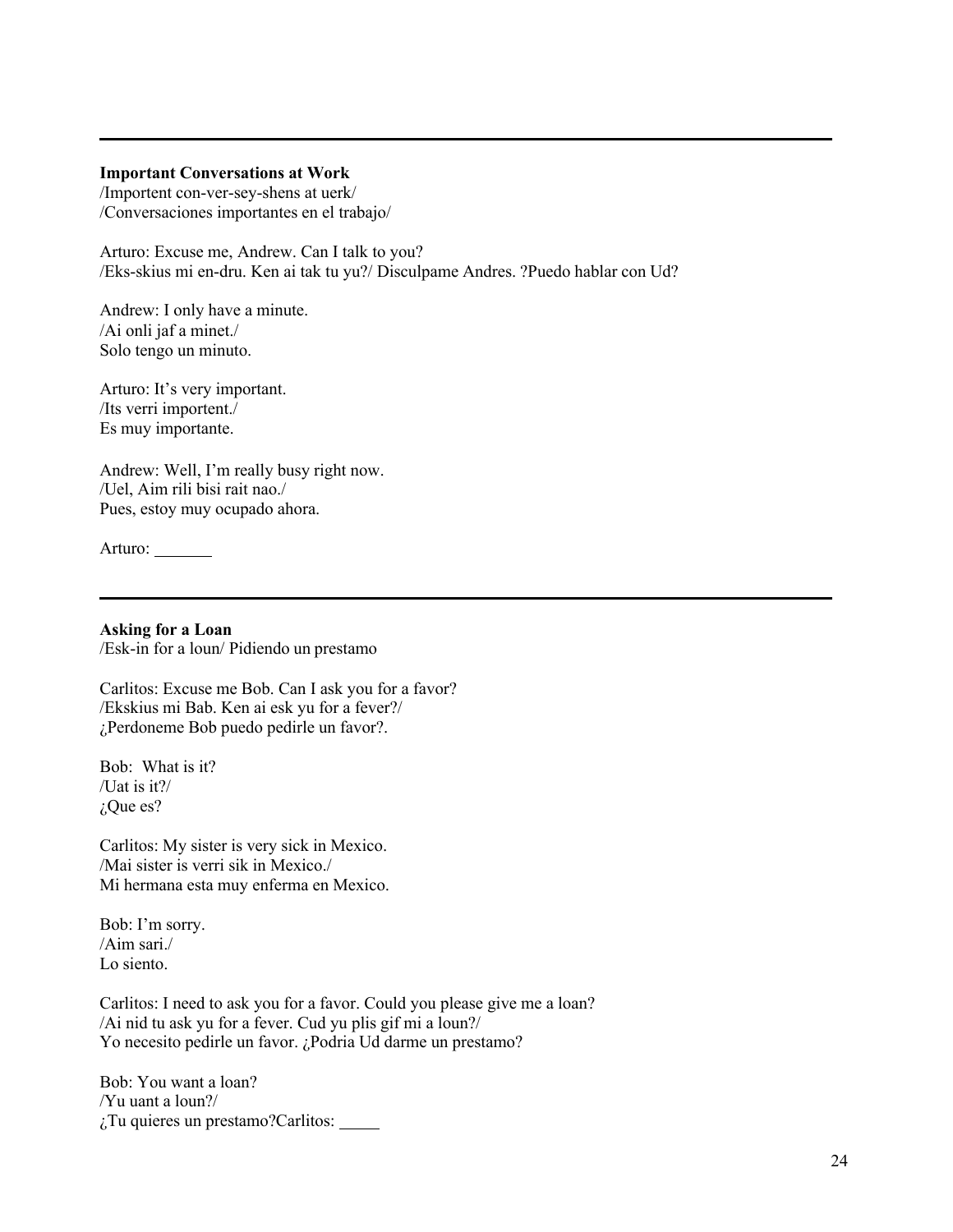#### **Asking for a Raise**

/Esk-in for a reis/ Pidiendo un aumento de pago

Carlitos: Excuse me Bob. Can I talk to you? /Ekskius mi Bab. Ken ai tak tu yu?/ Perdoneme Bob. Puedo hablar con Ud?

Bob: What's wrong? /Uats roung?/ ¿Que es mal?

Carlitos: Nothing. I just need to talk to you. /Natsen. Ai yust nid tu tak tu yu./ Nada. Yo solamente necesito hablar con Ud.

Bob: OK. What is it? /OK. Uat is it?/ ¿OK. Que es?

Carlitos: I have been here for 15 months now and working very hard. /Ai jaf bin hir for fif-tin mants nao end uerkin verri jard./ Yo he estado aqui hace 15 meses y trabajando muy duro.

Bob: Uh-huh.

Carlitos: When I came here you said that you give a raise after 1 year if we do good work. /Uen ai keim jir yu sed dat yu gif a reis after uan jir if ui du gud uerk./ Cuando me vine aqui Ud nos dijo que da un aumento despues de un año sitrabajáramos bien.

Bob: You want a raise? /Yu uant a reis?/ ¿Tu quieres un aumento de pago?

Carlitos:

**Losing your Job** /Lu-sin yor yab/ Perdiendo su trabajo

Boss: I need to talk with you guys. /Ai nid tu tak uit yu gays./ Necesito hablar con Uds.

Workers: OK.

Boss: We're having hard times on the farm. The price of milk is going down. The cost of gas isgoing up. We're not making any money.

/Uir jafin jard taims an da farm. Da prais of milk is goin daun. Da cast of gas is goin ap. Uir nat mekin eni mani./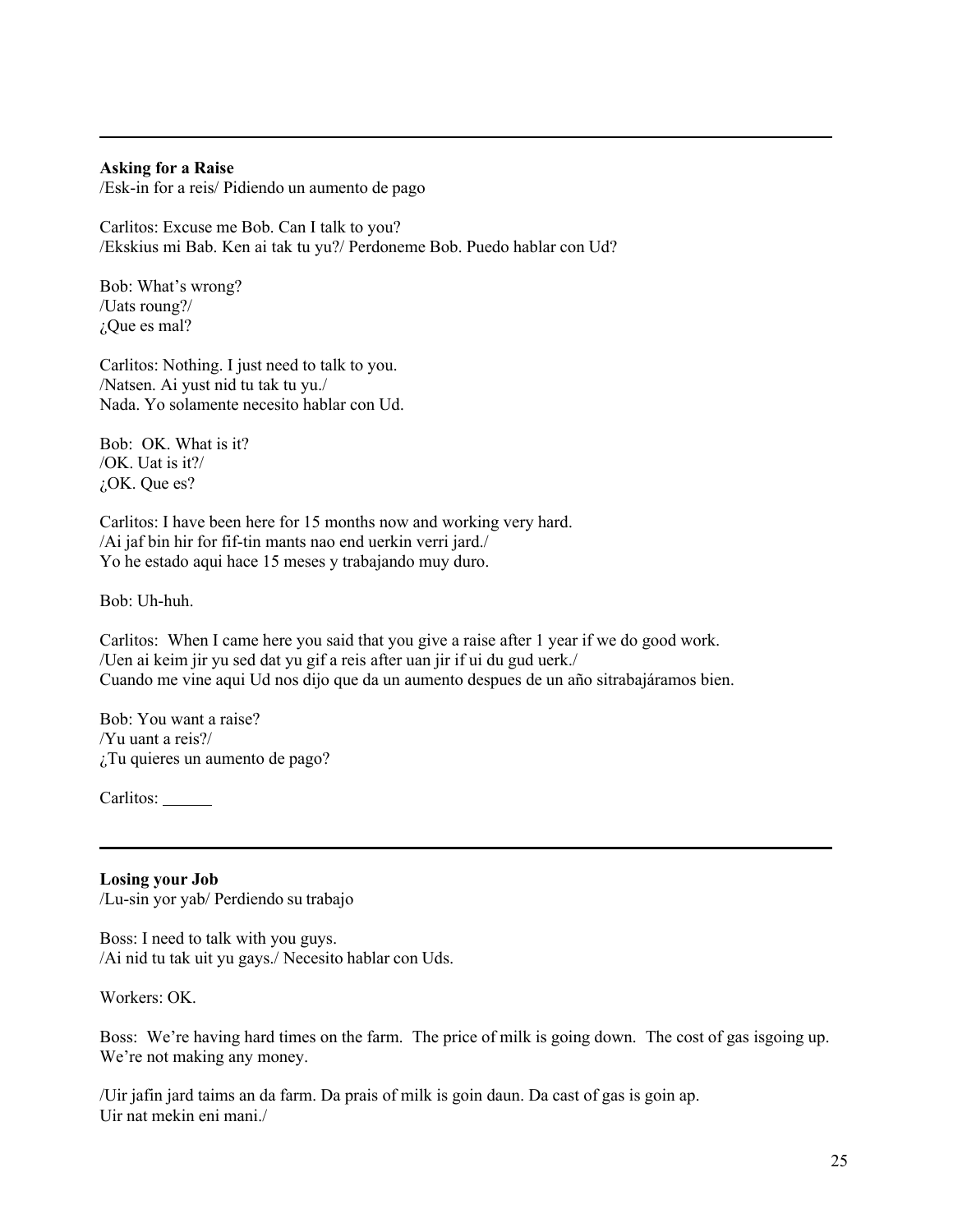Estamos viviendo tiempos dificultosos en la finca. El precio de la leche está bajandose. Elprecio del gas está aumentandose. No estamos ganando nada de dinero.

Workers: OK.

Boss: I need to cut back on my costs. /Ai nid tu kat bak an mai casts./ Uds están recibiendo menos horas por que necesito cortar mis gastos.

Workers: Oh. Is that why we are working less? /Oh. Is dat uai ui ar uerkin les? Oh, Eso es porque estamos trabajando menos?

Boss: Yes, I told you last week that I only need you to work 40 hours per week. But now I alsoneed to tell you that I need one of you to leave.

/Jes, ai tould yu last uik dat ai on-li nid yu tu uerk forti auers per uik. Bat nao ai al-so nidtu tel yu dat ai nid uan of yu tu lif.

Si, les dije la semana pasada que solamente necesito que trabajen 40 horas por semana.Pero, ahora necesito decirles que necesito que uno de Uds se vaya.

Workers: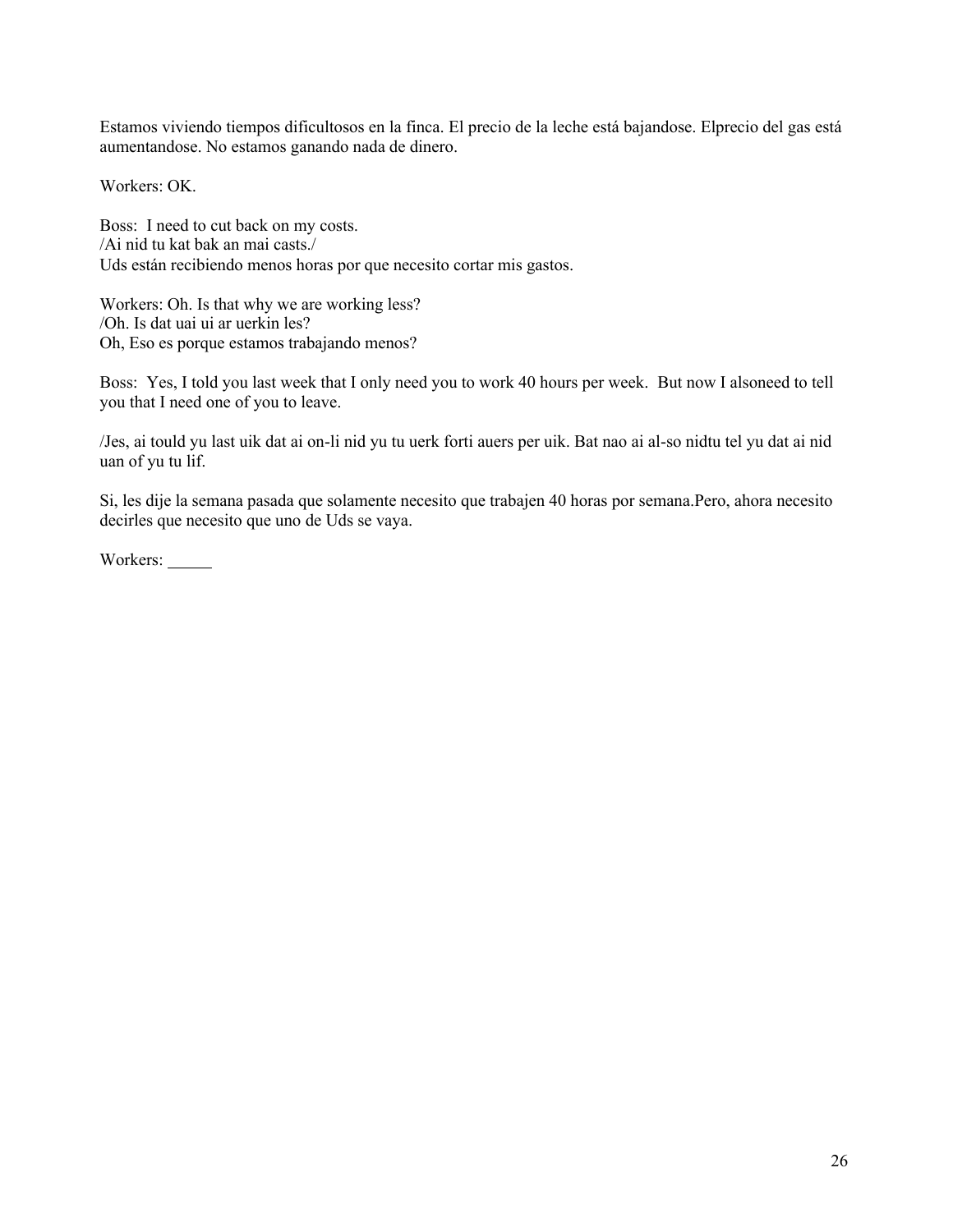### **Health**

**/Jelth/ La Salud**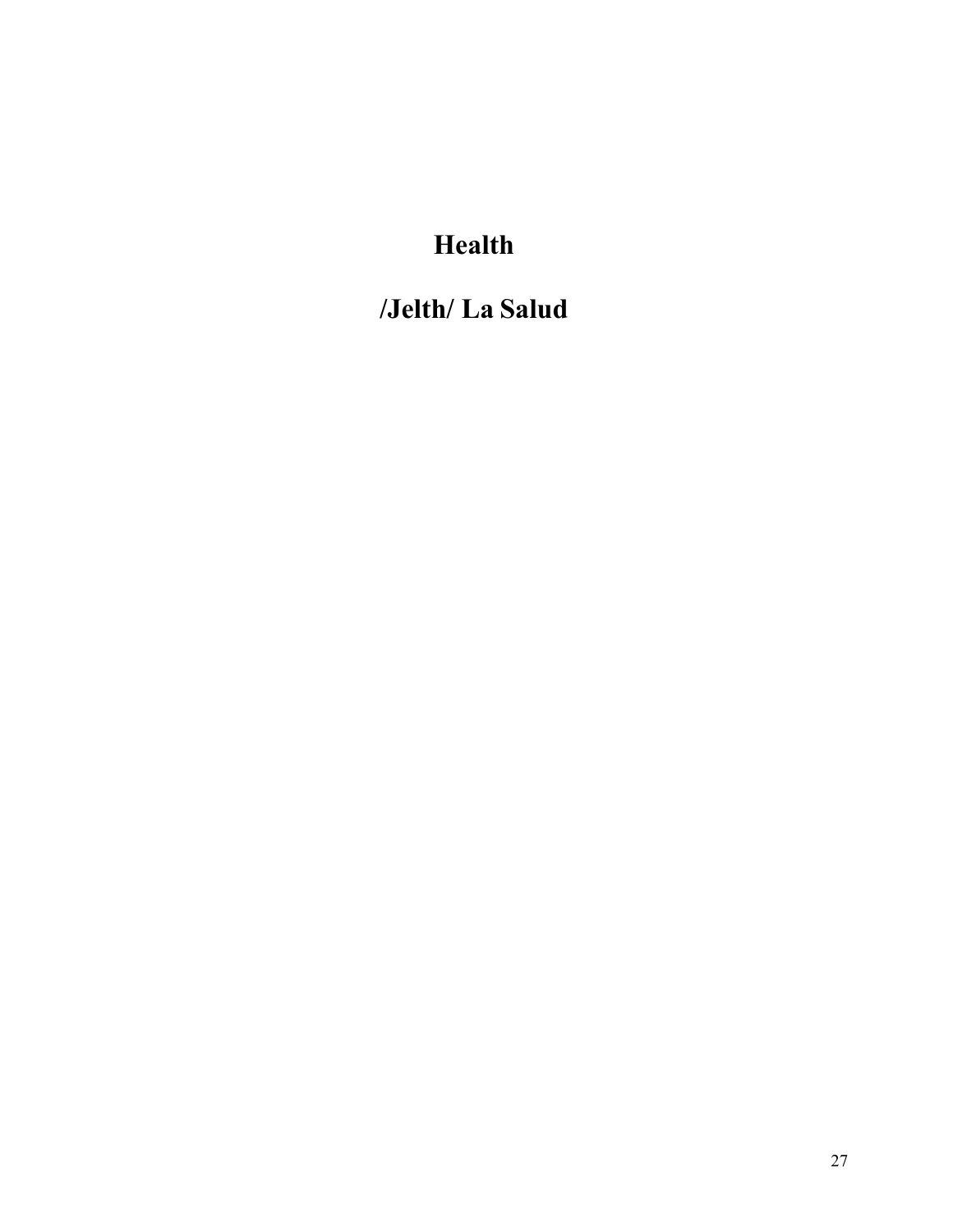#### **Going to the Dentist**

/Goin tu da dentist/Yendo al dentista

Bill: What's wrong Jorge? /Uats roung Jorge?/ ¿Qe le molesta Jorge?

Jorge: My tooth hurts. /Mai tuth jerts./ Mi diente me duele.

Bill: Oh, so you have a toothache. You need to go to the dentist. /Oh, so yu jaf a tuth-eik. Yu nid tu go tu da dent-ist. Oh, entonces te duelen los dientes. Tienes que ir al dentista.

Jorge: How much is it? /Jao mach is it?/ ¿Cuanto cuesta?

#### **What's the Matter?**

/Uats da ma-ter?/ ¿Que te molesta?

Bob: Hi Mario. What's the matter? /Jai Mario. Uats da mater?/ Hola Mario. ¿Que te molesta?

Mario: Oh. I no happy with my boss. /Oh, Ai no hapi uit mai bas./ Oh, no contento con mi patron.

Bob: What's the matter? /Uats da mater?/ ¿Que te molesta?

Mario: He say no like me go to doctor. /Ji sey no laik mi tu go tu dakter./ El dice no le gusta que yo vaya al doctor.

Bob: Why doesn't he want you to go? /Uai das'nt ji uant yu tu teik Inglish kleses?/ ¿Porque no quiere que tomes clases de Ingles?

Mario: He say no have time and too expensive. /Ji sey no jaf taim end tu ekspensif./ El dice que no tener tiempo y demasiado caro.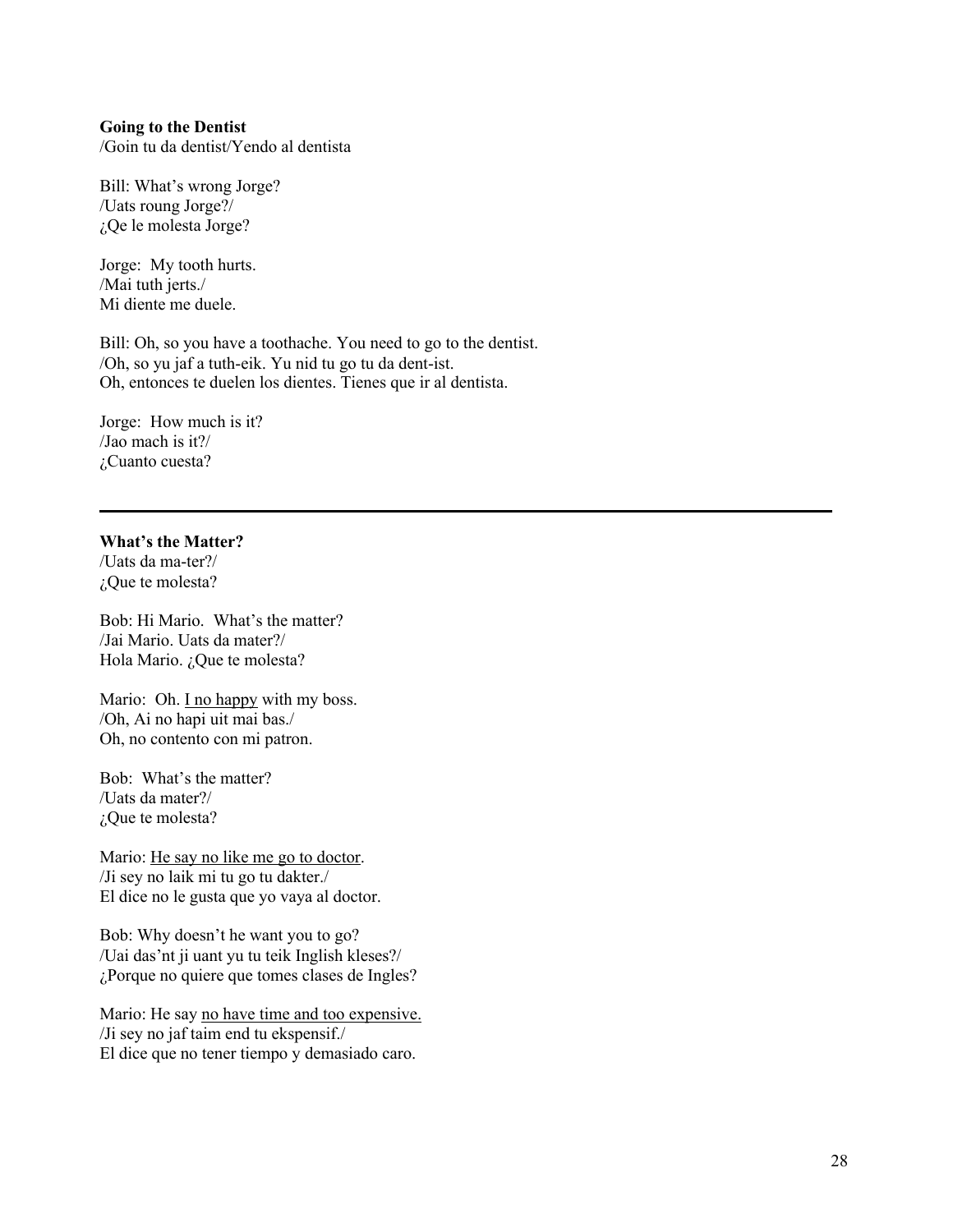#### **I Hurt my Finger**.

/Ai jert mai fin-yer./Me duele mi dedo.

Bill: What's wrong? /Uats roung?/ ¿Que te molesta?

Jorge: I hurt my finger. It's bleeding. /Ai jert mai fin-yer. Its bli-din./ Me duele mi dedo. Está sangrando.

Bill: When did you hurt it? /Uen did yu jert it?/ Cuando le hizo daño.

Jorge: I hurt it last week working. /Ai jert it last uik uerkin./ Lo hice daño trabajando hace una semana.

Bill: You need to go to the hospital. /Yu nid tu go tu da jas-pe-tel./ Tu necesitas ir a la hospital.

Jorge:

#### **My Back and Shoulders Hurt.**

/Mai bek end sholders jert./ Mi espalda y mis hombros me duelen.

Andy: What's wrong? /Uats roung?/ ¿Que le molesta?

Jorge: My back and shoulders hurt. /Mai bek end sholders jert./ Mi espalda y mis hombros me duelen.

Andy: Well, maybe you need to rest. /Uel, mey-bi yu nid tu rest./ Pues, quizas necesitas descansar.

Jorge: No, I can't. I need to work. /No, ai kent. Ai nid tu uerk./ No, no puedo. Necesito trabajar.

Andy: Well, you can't work. You need to rest so you feel better. /Uel, yu kent work. Yu nid tu rest so yu fil bet-ter./ Pues, no puedes trabajar. Necesitas descansar para que te sientes mejor.

Jorge: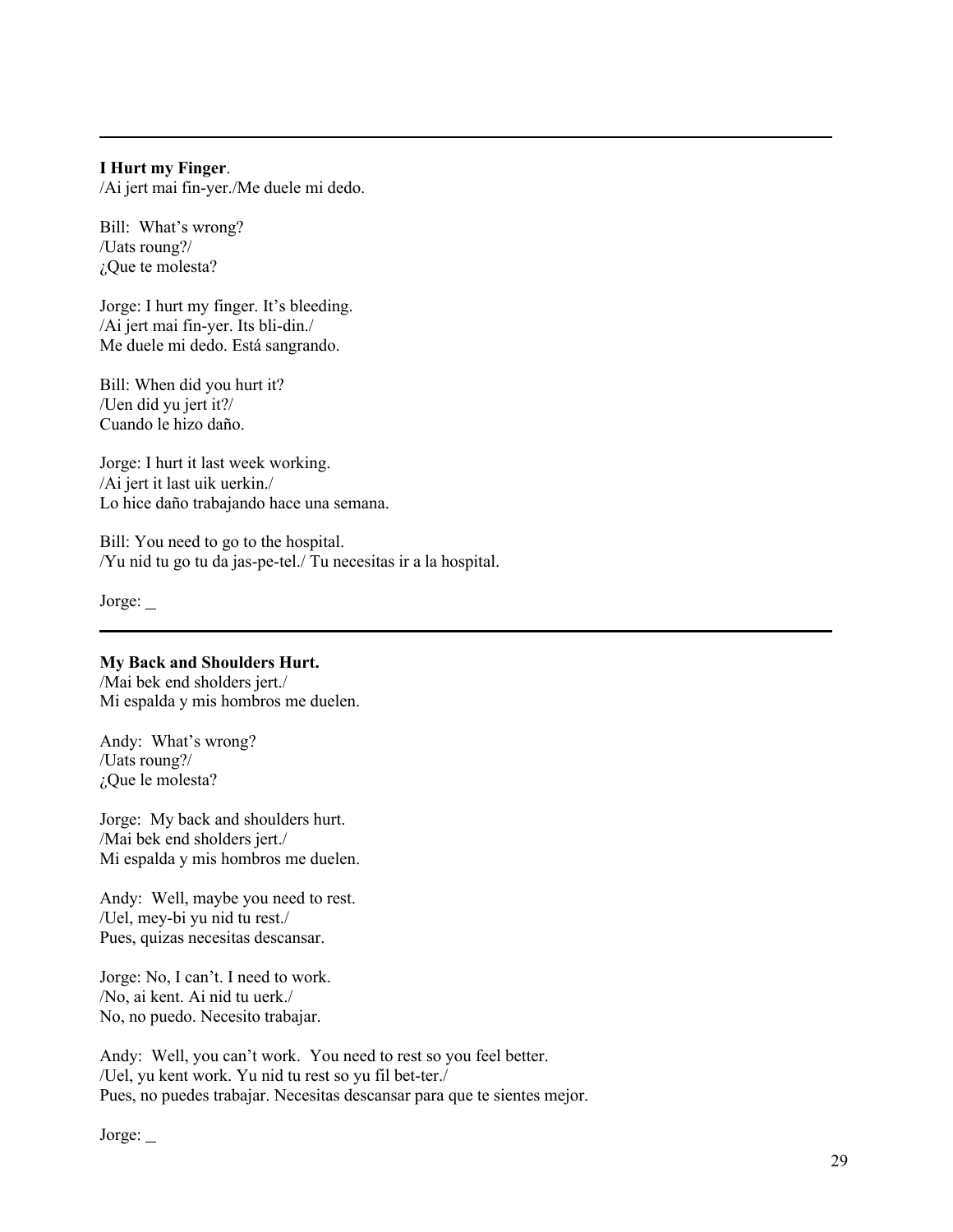#### **Making an Appointment at the Open Door Clinic**

/Meik-in en apoint-ment at da Open Dur Klinek/Haciendo una cita para la Clinica Abierta

Open Door Clinic: Hello, can I help you? /Jelo, ken ai jelp yu?/ ¿Hola, puedo ayudarles?

José: Hi, I would like to make an appointment please. /Jai, I wud laik tu meik en apoint-ment plis./ Hola, Me gustaria hacer una cita por favor.

Open Door Clinic: What's the matter? /Uats da mater?/ ¿Que es el problema?

José: I have a very bad headache. /Ai jaf a verri bed hed-eik./ Yo tengo un dalor de la cabeza muy mal.

Open Door Clinic: Did you take any medicine? /Did yu teik eni med-e-sin?/ ¿Tomastes una medicina?

José: Excuse me? /Ekskius mi?/ ¿Perdoneme?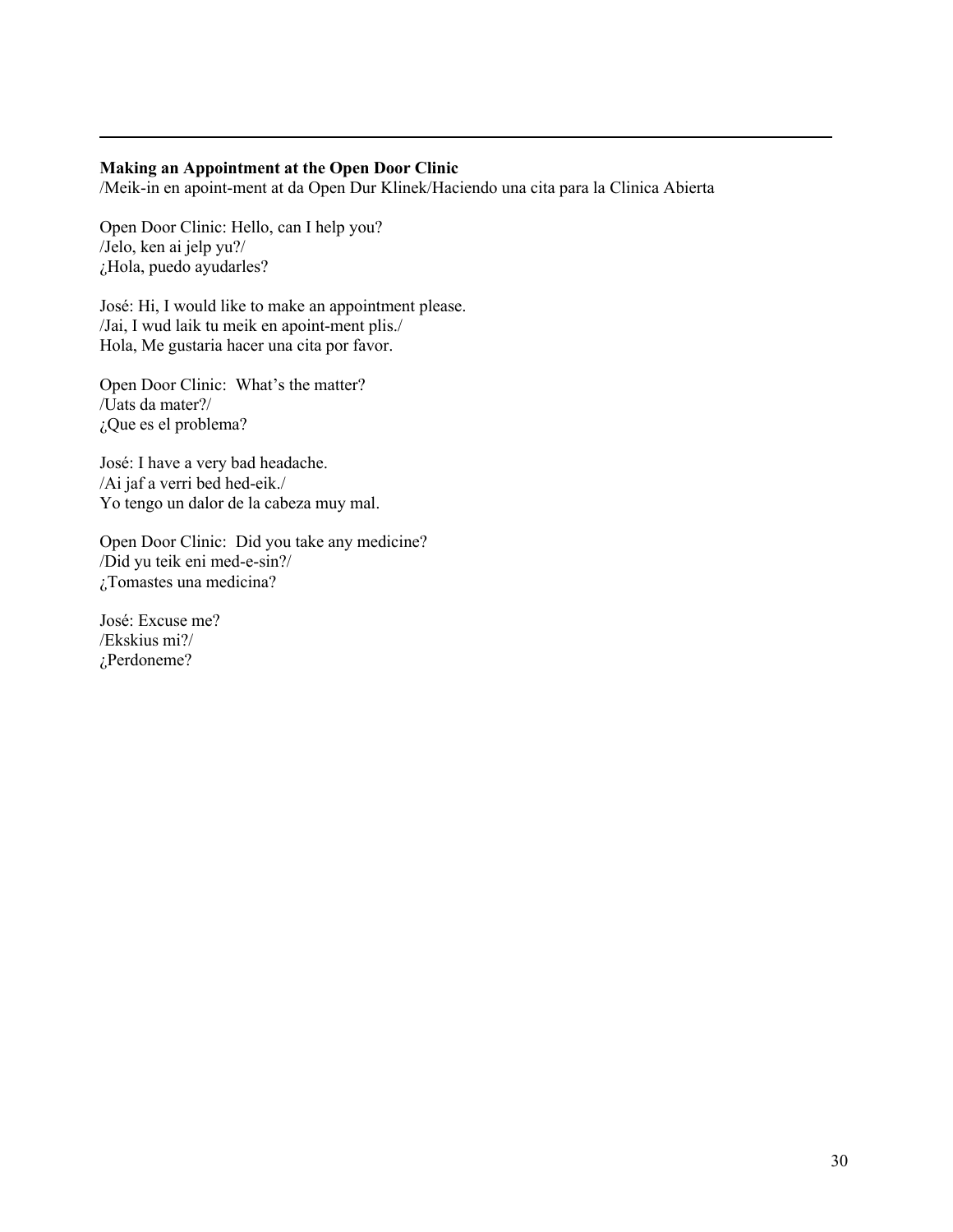## **The Store, Food, and Clothes /Da stor, fud, end klos/**

**La Tienda, la Comida, y la Ropa**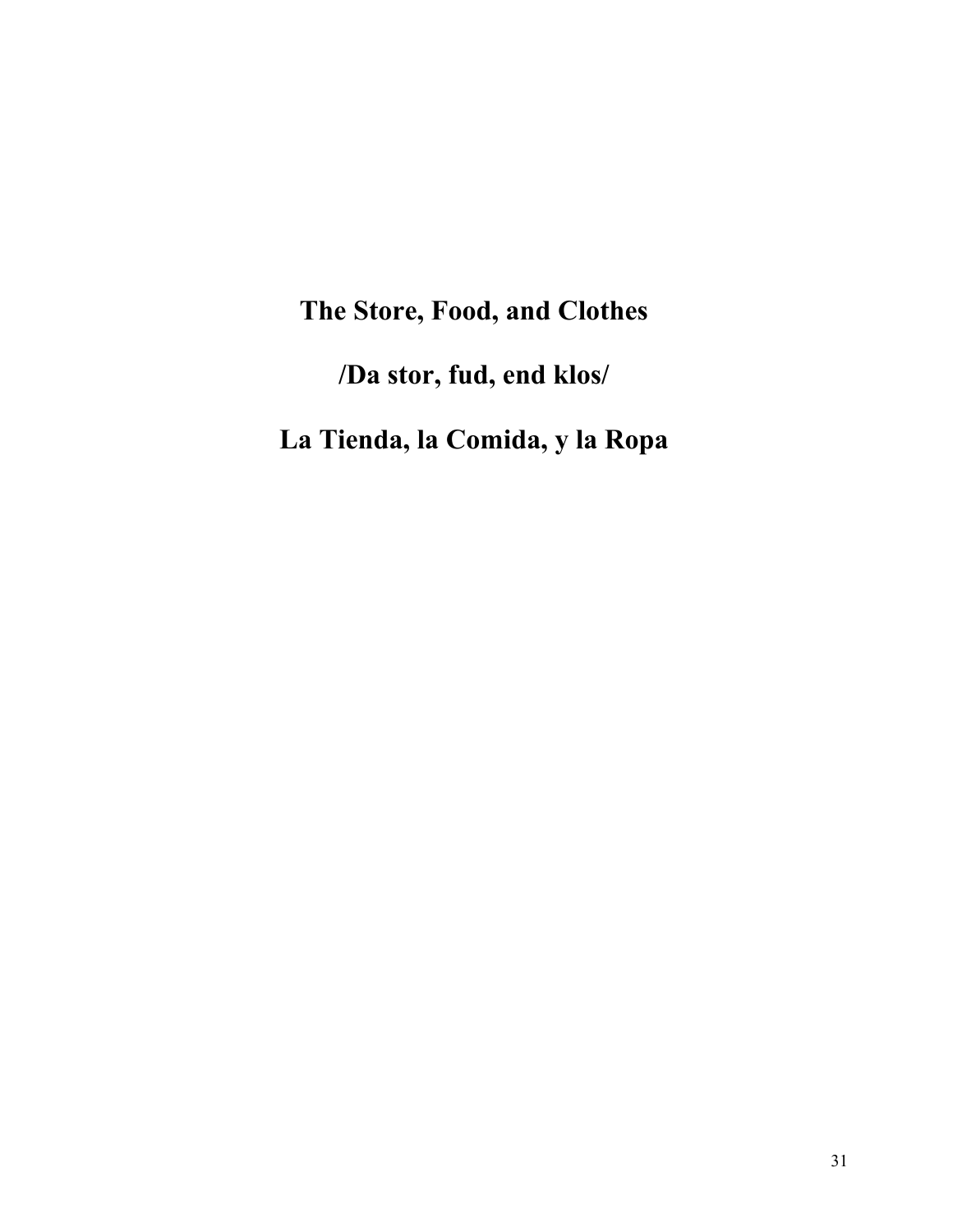#### **Ordering a Pizza on the Phone**

/Or-de-rin e Pisa an da fon/ Pidiendo una Pizza por telefeno

Cubbers: Cubbers, can I help you? */Ken ai jelp yu?/ ¿Cubbers, Puedo ayudarle?*

*What can I get you? /Uat ken ai get yu?/ ¿Que puedo conseguirte?*

*What would you like to order? /Uat wud yu laik tu order?/ ¿Que le gustaría pedir?*

You: I would like a large pizza with pepperoni*. /Ai wud laik a larch pizza uit pep-a-roni./ Me gustaría una pizza grande con pepperoni.*

*Can I have a large pizza with pepperoni please? /Ken ai jaf a larch pizza uit pep-a-roni plis?/ ¿Puedo tener una pizza grande con pepperoni por favor?*

*I would like a large pizza with pepperoni. /Ai wud laik a larch pizza wit pep-a-roni./ Me gustaría una pizza grande con pepperoni.*

*I would like to order a large pizza with pepperoni. /Ai wud laik tu order a larch…/ Me gustaría una pizza grande con pepperoni.*

| 1 want    | I'd like    | I'll take | I'll have |
|-----------|-------------|-----------|-----------|
| /Ai uant/ | /Aid laik/  | /Ail tek/ | /Ail hav/ |
| Yo quiero | Me gustaría | Tomaré    | Tendré    |

Cubbers: Excuse me. Did you say a large pizza with pepperoni? /Ekskius mi. Did yu sey a larch pizza uit pep-a-roni?/ Disculpame. ¿Me dijo una pizza grande con pepperoni?

You: Yes. /Jes/ Sí

No, I said I would like a … /No, ai sed ai wud laik a…/ No, dije que me gustaría una…/

Cubbers: Great. Would you like anything else? /Greit. Wud yu laik eni-tin els?/ ¿Excelente. Le gustaría algo mas?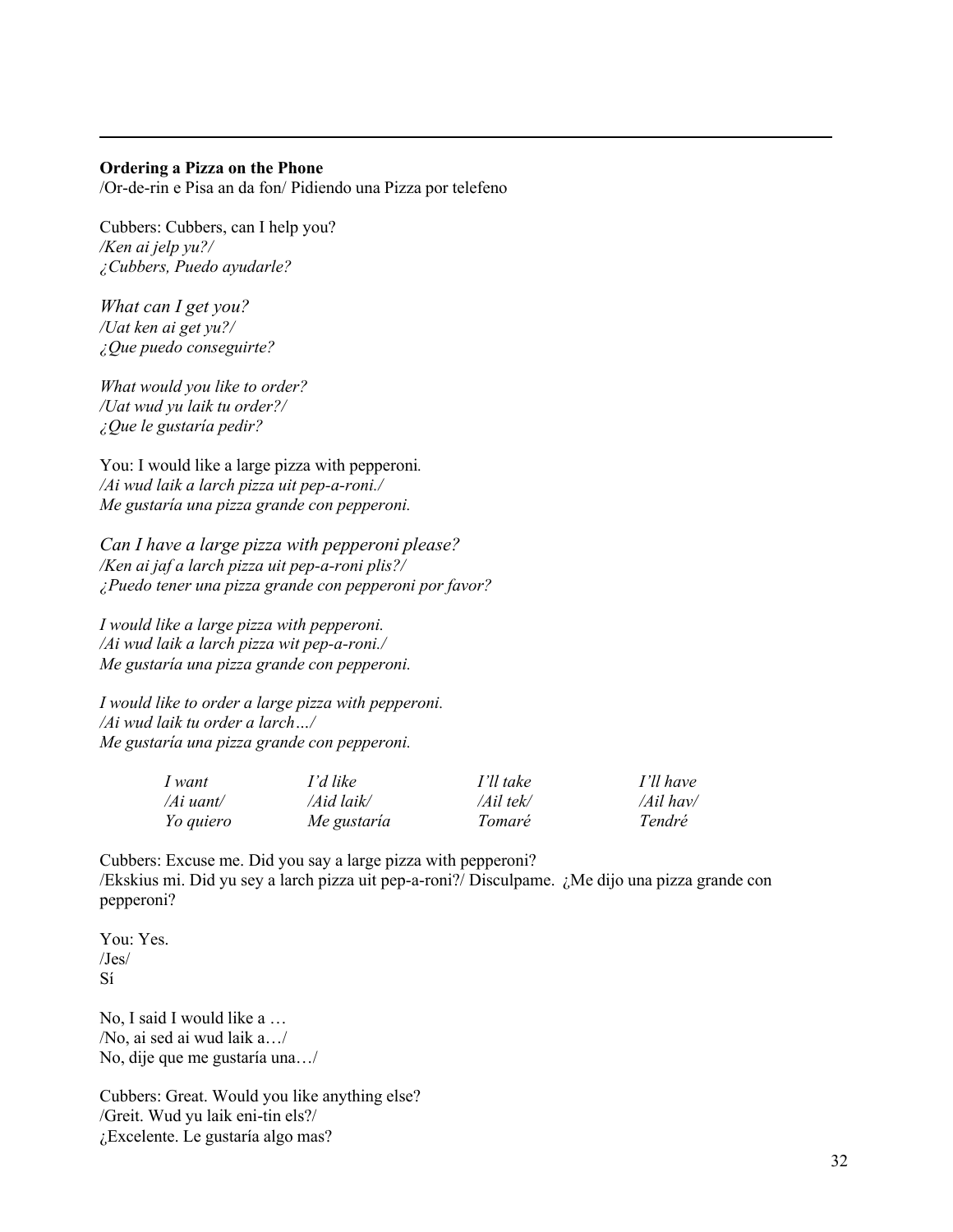Is that it? /Is dat it?/

¿Bueno. Pues, eso fue una pizza grande de pepporoni para estar mandado?

You: Yes. /Jes./ Sí.

Cubbers: Name? /Neim?/ ¿Nombre?

*What's your name please? /Uats yor neim plis?/ ¿Cual es su nombre por favor?*

You: My name is \_\_\_\_\_\_. /Mai neim is  $\frac{1}{2}$ . Mi nombre es\_.

Cubbers: Phone number please. /Fon namber plis./ ¿Numero de telefeno por favor?

*Number? /Namber?/ ¿Numero?*

You: My phone number is \_\_\_\_\_\_. /Mai fon namber is ./ Mi numero es

Cubbers: Address please? /Adrés plis?/ ¿Dirrección por favor?

*What's your address? /Uats yor adrés plis?/ ¿Cual es tu dirrección por favor?*

You: My address is \_\_\_\_\_. /Mai adrés is \_\_\_./ Mi dirrección es.

Cubbers: Did you say…? /Did yu sey…?/ ¿Me dijo…?

Say that again please. /Sey dat ayen plis/ Digame otra vez por favor.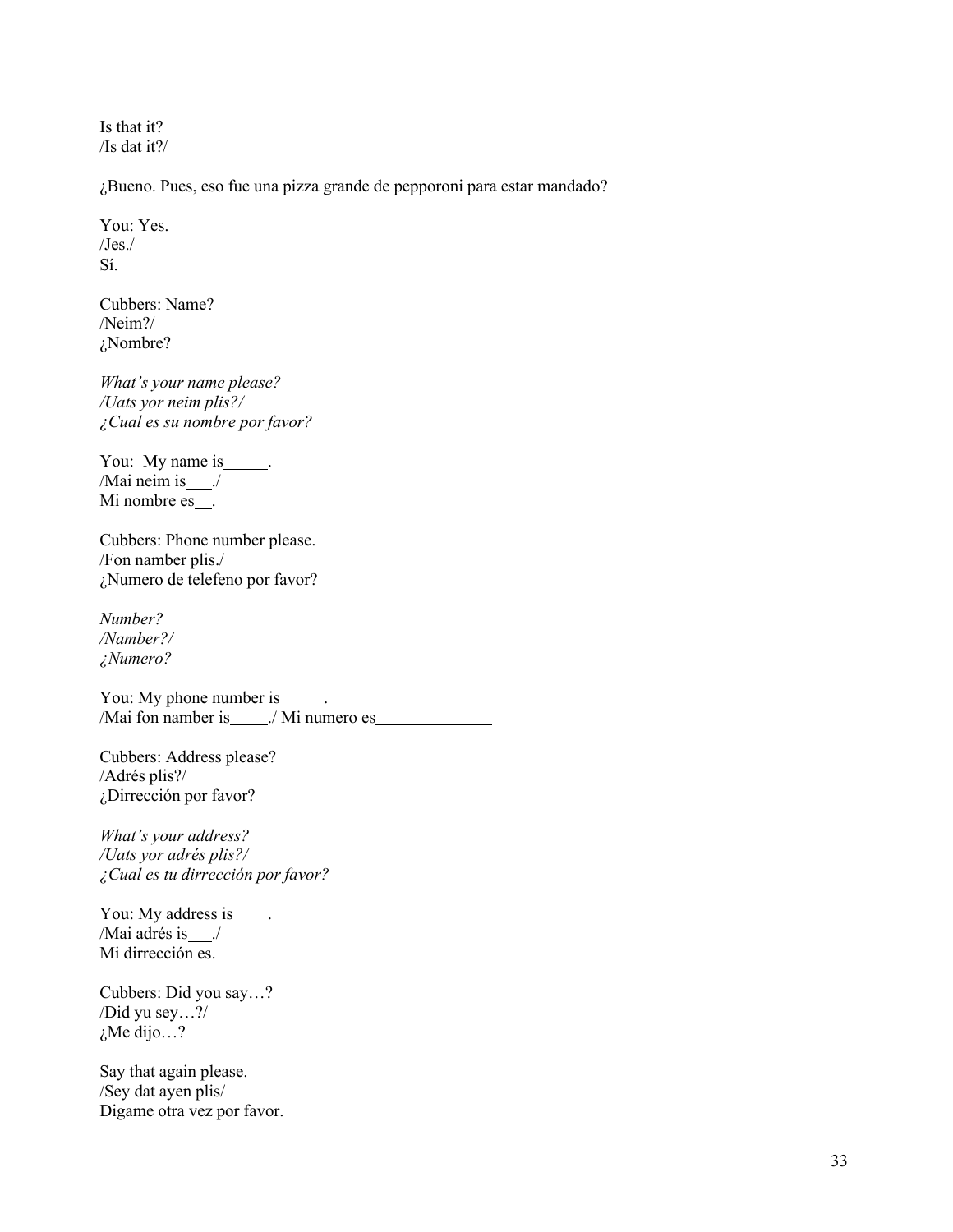You: Yes, I did. /Jes, Ai did./

¿Es todo?

You: Yes, I would like a large coke please. /Jes, Ai wud laik a larch coke plis./ Sí, me gustaría una coca grande por favor.

*A large Coke please. /A larch coke plis./ Una coca grande por favor.*

Cubbers: Did you say coke? /Did yu sey coke?/ ¿Me dijo coca?

*Excuse me. Could you repeat that? ` /Ekskius mi. Cud yu repit dat?/ Disculpame, ¿Me peude repitirlo?*

*Could you say that again please? /Cud yu sey dat ayen plis?/ ¿Podría repitirlo de nuevo por favor?*

You: Yes, I did. /Jes, Ai did./ Sí. Asi fue.

*No, I didn't. I said… /No, Ai didn't. Ai sed…/ No, no dije asi. Dije…*

Cubbers: Would you like to pick it up or have it delivered? /Wud yu laik tu pik it ap or jaf it diliferd?/ ¿Le gustaría llevarselo u que lo mandemos?

*Pick up or delivery? /Pik ap or dilifri?/ ¿Para llevar u mandar?*

*We can deliver it or you can come here and pick it up if you want? /Ui ken dilifer it or yu ken com end pik it up if yu want?/* Nosotros podemos mandarlo u tu puedes venir y llevarlo si tu quieres.

You: Delivery, please. /Dilifri plis./ Mandelo por favor.

*I would like it delivered. /Ai wud laik it deliverd./ /Me gustaría que lo manden.*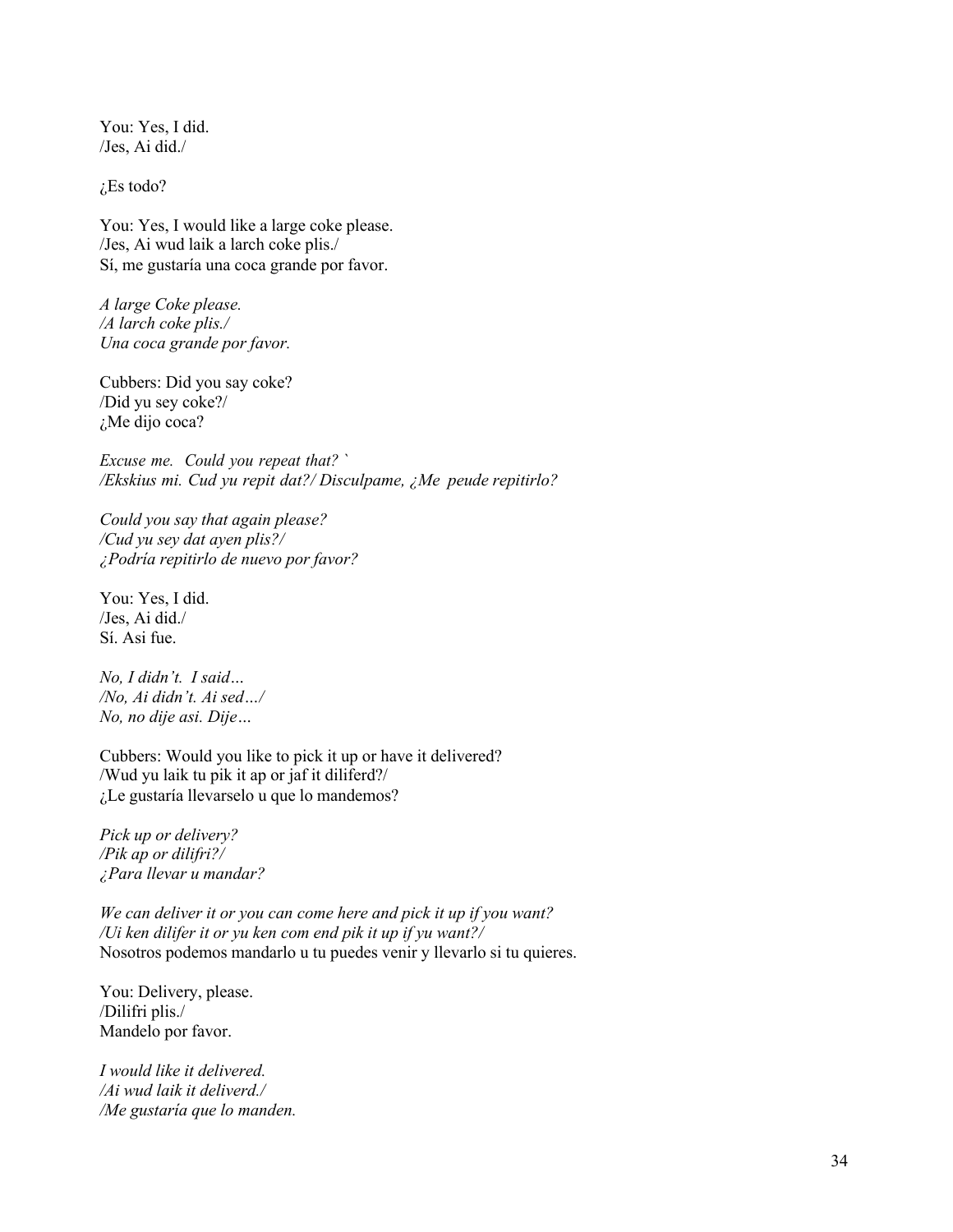Cubbers: Ok. So, that was a large pepperoni pizza to be delivered? /OK. So, dat was a larch pep-a-roni pizza tu bi diliferd?/

Sí. Asi fue.

No, I didn't. I said /No, ai didn't. Ai sed…/ No, no dijo asi. Dijo…

Cubbers: Have we ever been there before? /Jaf ui ever bin der bi-for?/ ¿Hemos estado allá una vez antes? You: Yes. /Jes./Sí.

*Yes, you have been here. /Jes, yu jaf bin hir./ Sí, les han estado aqui.*

Cubbers: OK. Would you like anything else? /OK. Wud yu laik enitin els?/ Bueno. ¿Le gustaría algo mas?

You:

Cubbers: Our driver will be there in 30 minutes. /Aur draifer uil bi der in tirti minets./ Nuestro conductor estará allá en unos 30 minutos.

You: How much is it? /Jao mach is it?/ ¿Cuanto cuesta?

Cubbers: Its \$18.00 /Its etin dal-ers./ /Cuesta 18 dolares?/

You: Did you say \$80.00? /Did yu sey eti?/ ¿Me dijo 80?

Cubbers: No. I said 18. /No. Ai sed etin./No. Dije 18.

You: OK. Thanks. /OK. Tsenks./ Bueno. Gracias.

Cubbers: Thank you. /Tsenk yu./ Gracias.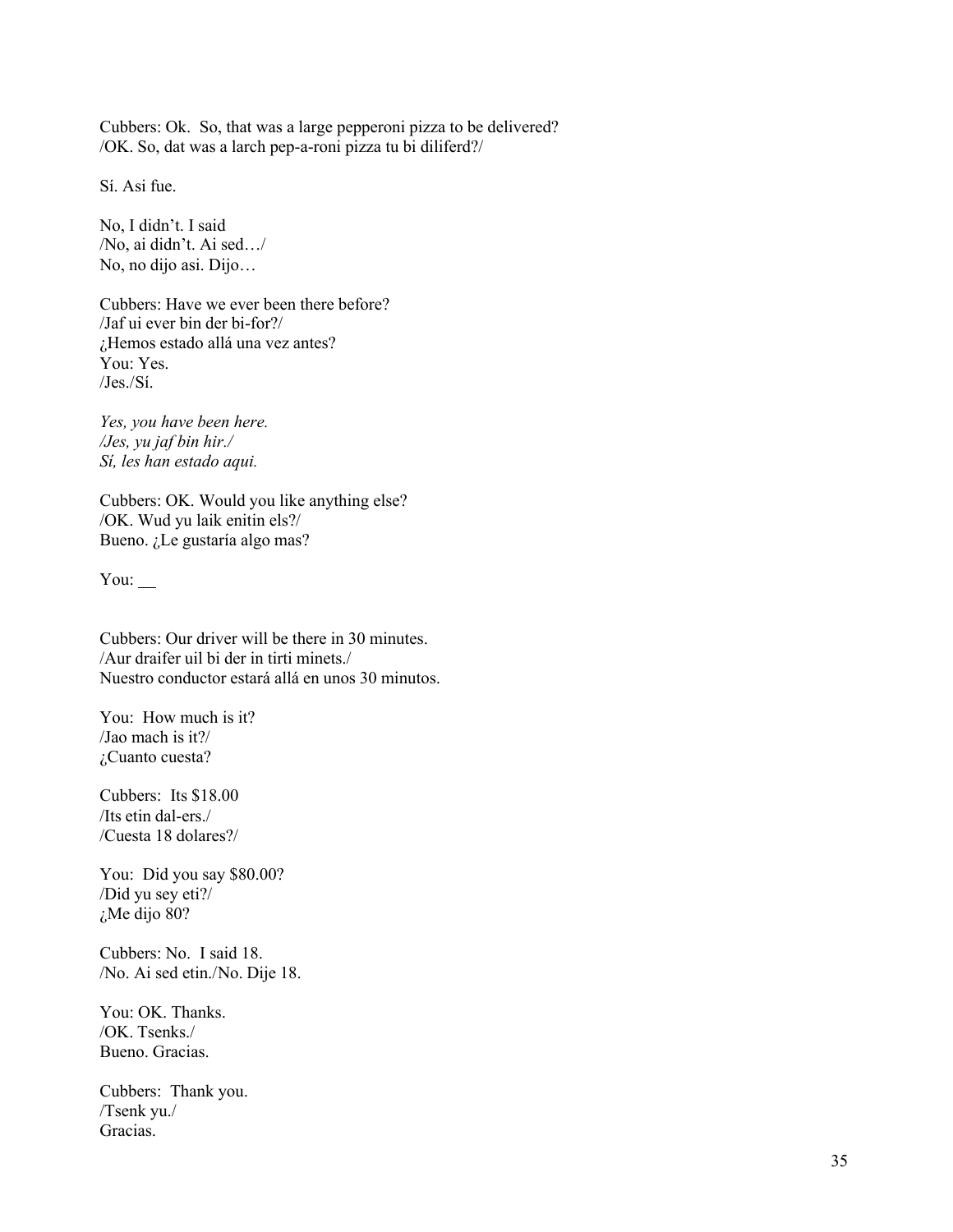You: Bye. /Bai./ Adios.

#### **I'm Going to the Store.**

/Aim go-in tu da stor./Voy a la tienda.

Boss: Is Juan home? /Is Juan joum?/ ¿Esta Juan en casa?

Jorge: Yes, but he's in the bedroom sleeping. /Jes, bat his in da bed-rum slipin./ Si, pero esta en el cuarto durmiendo.

Boss: What are you doing? /Uat ar yu duin?/ ¿Que estas haciendo tu?

Jorge: I'm cooking, then I'm going to the store. /Aim cuk-in, den aim goin tu da stor./ Estoy cocinando, despues voy a la tienda.

Boss: Well, I need you to work. /Uel, ai nid yu tu uerk./ Pues, yo necesito que trabajes tu.

Jorge:

#### **I Need to Go to the Store.**

/Ai nid tu go tu da stor/ Yo necesito ir a la tienda

Jorge: Excuse me Frank. Can I ask you for a favor? /Ekskius mi Frank. Ken ai esk yu for a fever?/ Disculpame Frank. ¿Le puedo pedir un favor?

Frank: Sure, what is it? /Shor, uat is it?/ ¿Sí, cual es?

Jorge: Can you take me to the store this week? /Ken yu teik mi tu da stor dis uik?/ ¿Me puedes llevar a la tienda esta semana?

Frank: I'm very busy this week. /Aim verri bisi dis uik./ Estoy muy ocupado esta semana./

Jorge: I know we are busy but it's very cold and I don't have any warm clothes. /Ai no ui ar bisi bat its verri cold end ai dont jaf eni uarm clos./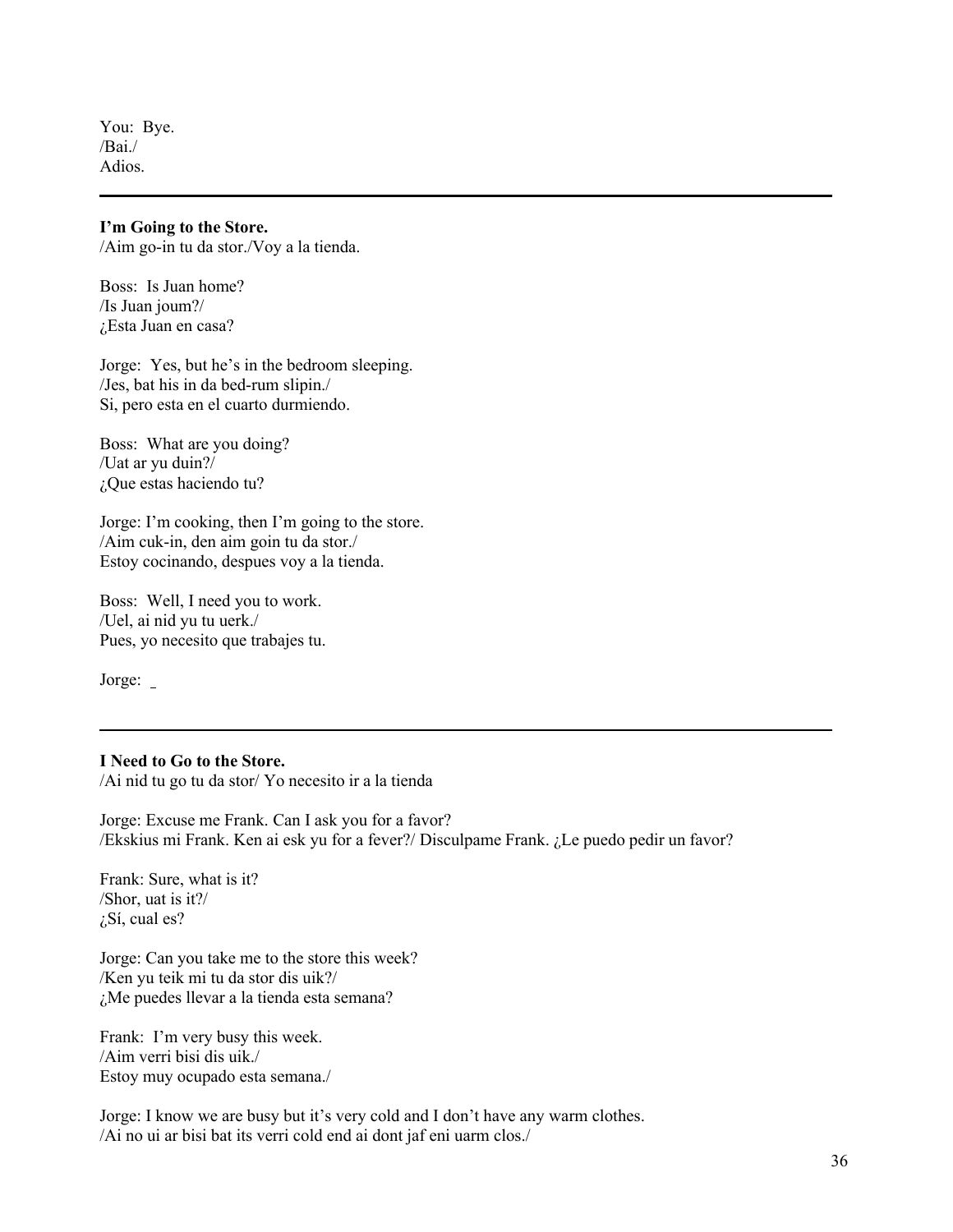Yo se que estamos ocupados pero hace mucho frio y no tengo ninguna ropa queme da calor.

#### **Buying a Phone Card**

/Bai-in e fon kard/ Comprando una tarjeta telefonica

Salesperson: Hello, can I help you? /Jelo, ken ai jelp yu?/ *¿Hola, puedo ayudarte?*

Arturo: I am looking for a phone card. /Aim luk-in for a fon card./ *Estoy buscando para una tarjeta telefonica.*

Salesperson: The phone cards are over there next to the candy bars. /Da fon cards ar ofer der nekst tu da kandi bars. *Las tarjetas telefonicas estan alli no más al lado de los dulces.*

Arturo: Sorry. Where? /Sari. Uer?/ Lo siento. ¿A donde?

Salesperson: Next to the candy bars. /Nekst tu da candi bars./ Al lado de los dulces.

Arturo: Does this card work with Verizon wireless? /Das dis kard uerk uit Verizon wairles?/ ¿Esta tarjeta funciona con Verizon Wirless?

Sales person: Excuse me? /Ekskius mi?/ ¿Perdoneme?

#### **Sending Money to Mexico**

/Sendin mani tu Mexico/ Mandando el dinero a Mexico

Sales person: Hello, can I help you? /Jelo, ken ai jelp yu?/ *¿Hola, puedo ayudarte?*

Juan: I need to send money to Mexico. /Ai nid tu send moni tu Mexico./ /Yo necesito enviar dinero a Mexico.

Salesperson: Who are you sending this money to? What is their name and address? /Ju ar yu send-in dis moni tu? Uat is der neim end adres?/ A quien estas mandando el dinero? Cual es el nombre y dirreccion?

Juan: My name and address is right here.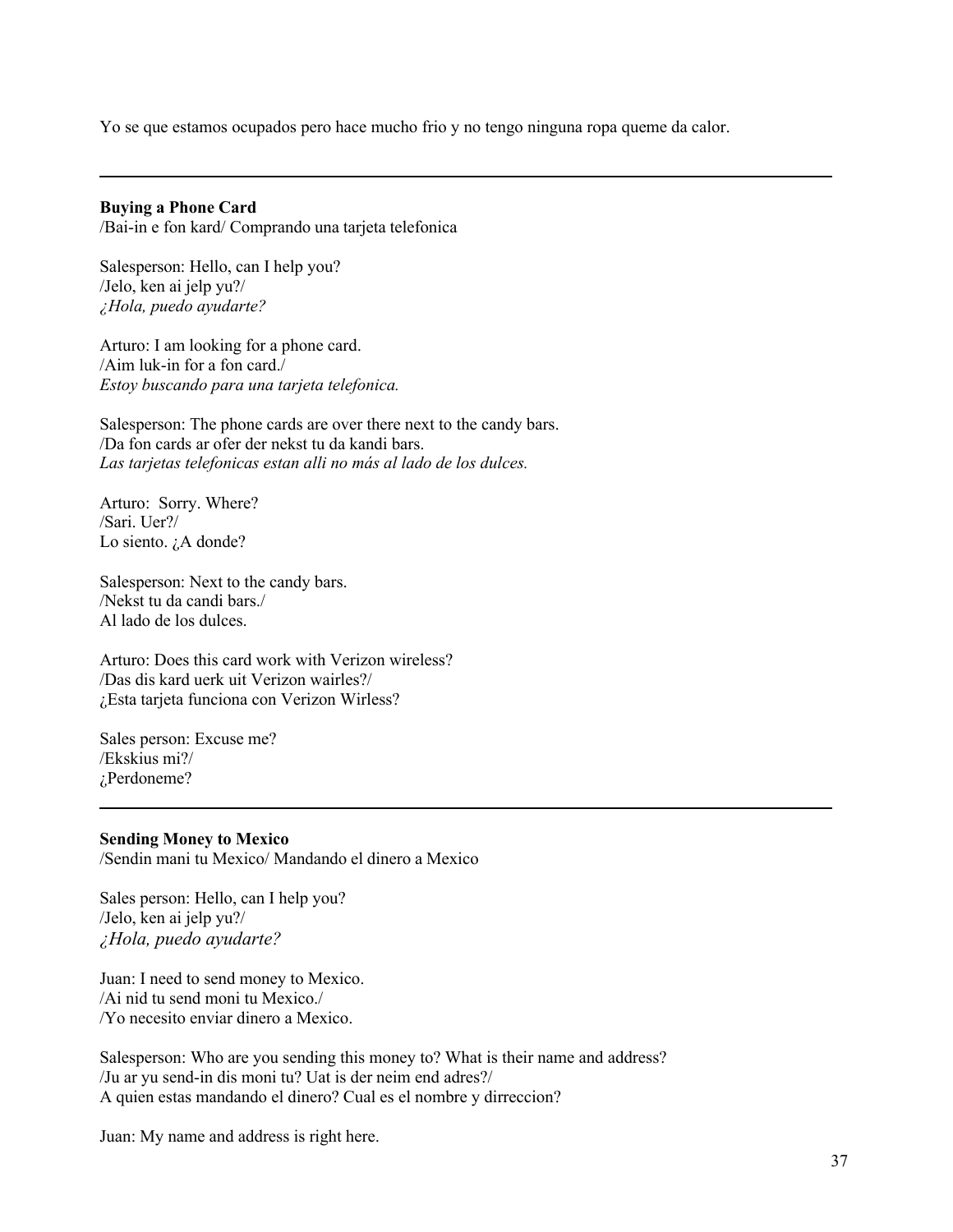/Mai neim and adres is rait jir./ Mi nombre y dirreccion esta aqui no mas.

Salesperson: YES, but WHO are you sending the money to in Mexico? What is Their name andaddress in Mexico?

/JES, bat JU ar yu send-in da mani tu in Mexico? Juat is DER neim and adres inMexico?/ ¿SI, pero a QUIEN esta mandando el dinero en Mexico? Cual es SU dirreccion ynombre en Mexico?

Juan:\_\_\_\_\_\_\_\_\_\_\_\_\_\_\_\_

#### **I'm Looking for Clothes**

/Aim lukin for cloz/ Estoy buscando ropa

Sales person: Hi, Can I help you? /Jai, ken ai jelp yu?/ ¿Hola, le puedo ayudar?

Julio: Yes. I'm looking for **s**ome sneakers. /Jes. Aim lukin for sam snikers./ Si, estoy buscando para unos tenis.

Sales person: What kind? /Uat kaind?/ ¿Que tipo?

Julio: Excuse me? /Ekskius mi?/ ¿Perdoneme?

Sales person: What kind? /Uat kaind?/ ¿Que tipo?

Julio: I'm looking for white, size 9 low-top sneakers. /Aim lookin for uait, sais nain lo tap snikers./ Esoty buscando para blanco, medida 9 bajo.

Sales person: OK. The sneakers are over there. /OK. Da snikers ar ofer der./ OK. Los tenis estan alli.

Julio: Thanks. I need to try the sneakers on. /Tsenks. Ai nid tu trai da snikers an./ Gracias. Yo necesito probar los tenis.

Sales person: You can sit down right here. /Yu ken sit daun rait jir./ Tu puedes sentarte aqui no más.

Sales person: How do they fit? /Jao du dey fet?/ ¿Como te queda?

Juan: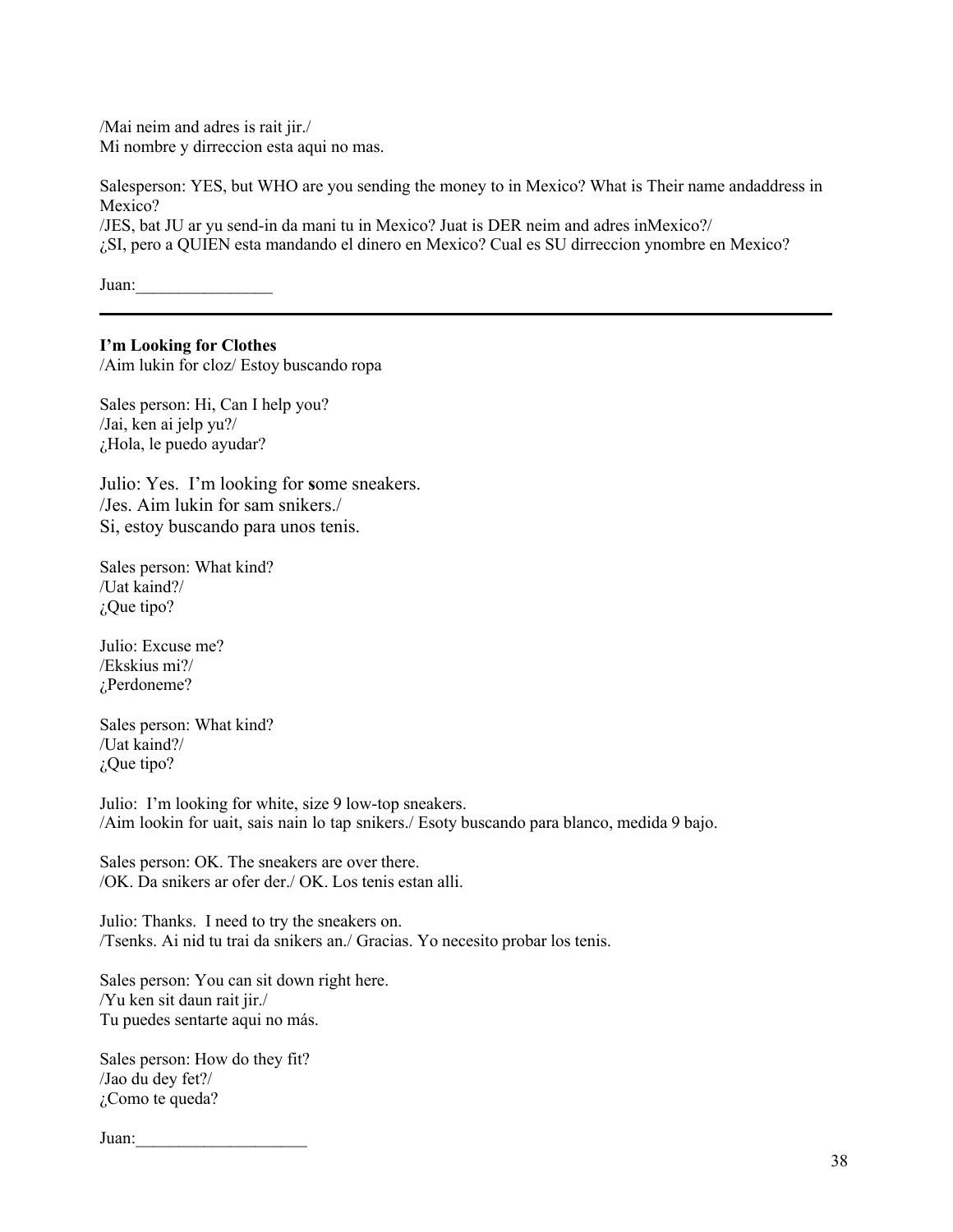### **Community**

### **/Ka-miu-ne-ti/La Comunidad**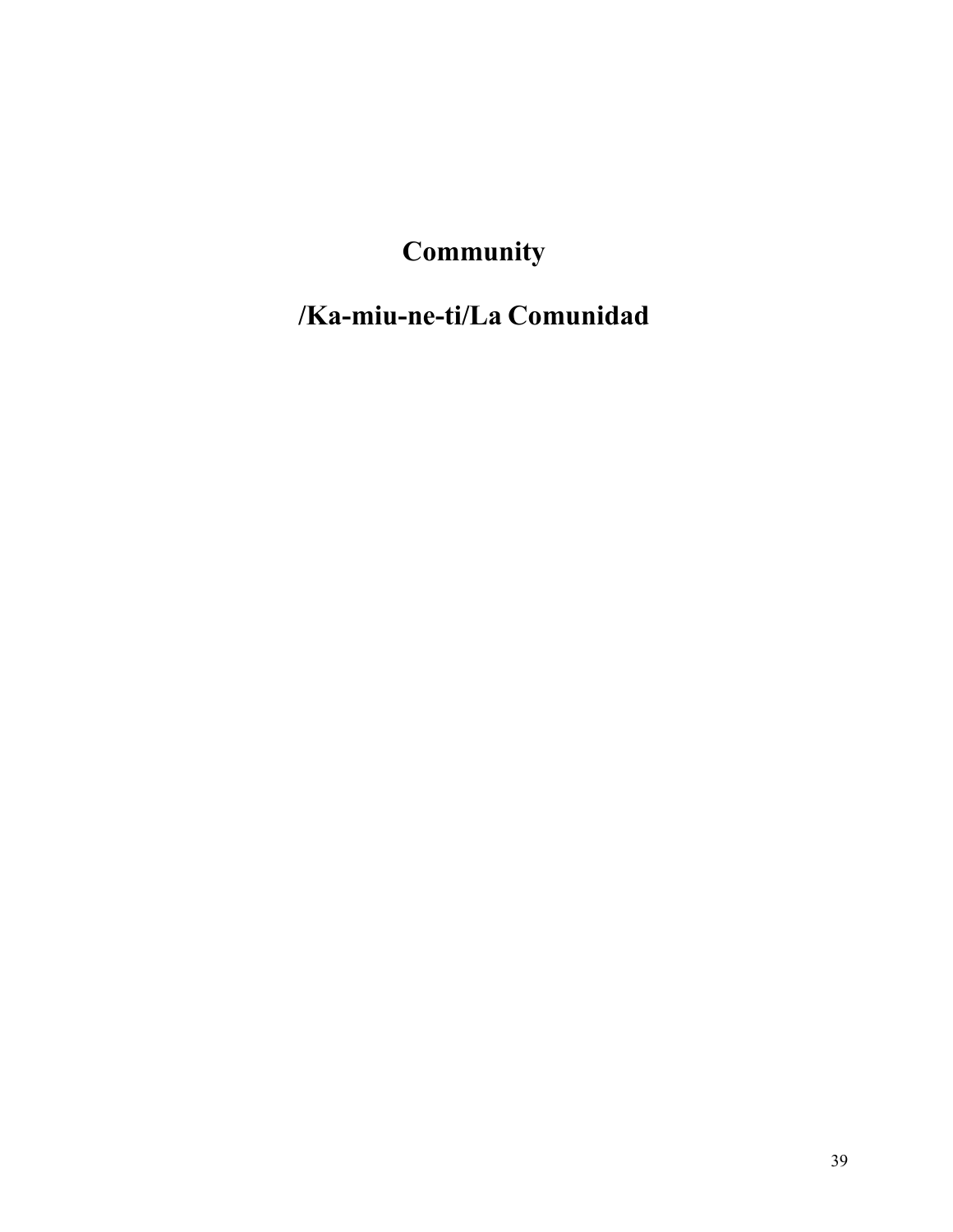#### **Why Don't You Want to Study?**

/Uai dont yu uant tu stadi?/Porque no quieres estudiar?

Jose: Are you going to study English today? /Ar yu goin tu stadi Inglish tudey?/ ¿Vas a estudiar el Ingles hoy?

Jorge: No.

Jose: Why don't you want to study? /Uai dont yu uant tu stadi?/ Porque no quieres estudiar?

Jorge: No need English to milk cows. /No nid Inglish tu milk kaos./ No necesitar el Ingles para ordeñar las vacas.

Jose:

#### **Please Speak Slowly**

/Plis spik slouli/ Por favor habla mas despacio

Andy: What's wrong? /Uats rong?/ *¿Que te molesta?*

Juan: I can't understand my English teacher. She talk too fast. /Ai kent ander-steand mai Inglish tichur. Shi tak tu fest./ *No puedo entender mi maestro de ingles. Ella habla demasiada rapida.*

Andy: Could you ask her to talk slower? /Cud yu esk jer tu tak slou-er?/ *¿Podrías tu pedirle hablar mas despacio?*

Juan: I say 'please speak slowly'. But she never talk slow. /Ai sey 'plis spik sloli. Bot shi nefer tak slou-er./ *Yo digo 'por favor 'habla mas despacio'. Pero nunca habla despacio.*

Andy: What are you going to do? /Uat ar yu go-en tu du?/ ?Que vas a hacer?

Juan: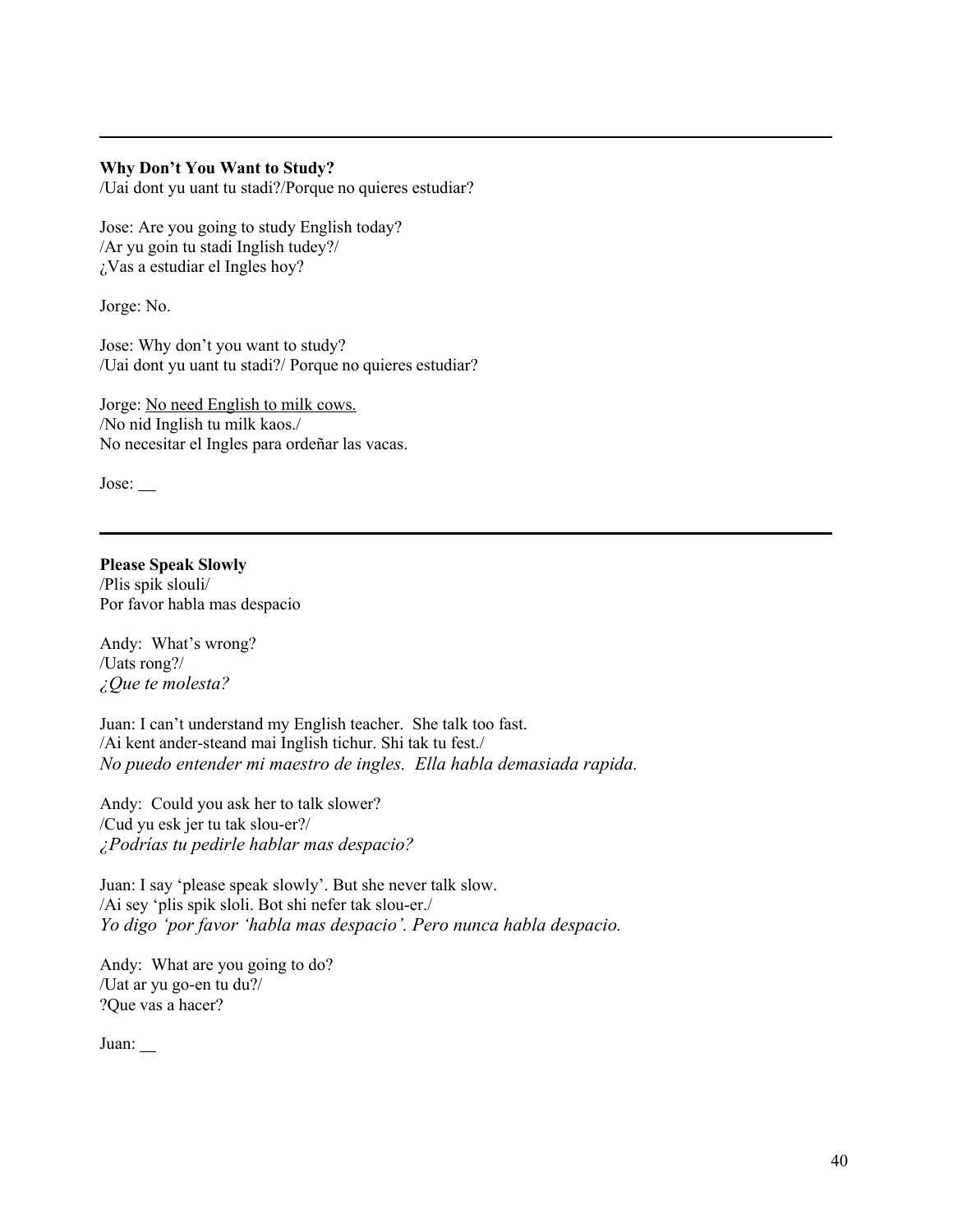#### **What's a GED?**

/Uats e Gi I Di?/ ¿Que es un GED?

Antonio: Do you want to get your GED? /Du yu uant tu get yor Gi I Di?/ ¿Quieres obtener un dimploma de GED?

Luis: What's that? /Uats dat?/ ¿Que es esto?

Antonio: It's a program that is like graduating from High School in the United States. /Ets a progrem dat is laik grach-u-etin from Jai Skul in da Iunaded Steits./ Es un programa como si estuvieras cumpliendo High School en los EstadosUnidos.

Jorge: It sounds good but I don't have time to study. /It saunds gud bat ai don't jaf taim tu stadi./ Me parece bien pero no tengo tiempo para estudiar.

Luis: A diploma from the United States is not going to help me in Mexico. /E deploma from da Iunaded Steits is nat goin tu jelp mi in Mexico./ Una diploma de Los Estados Unidos no me va a ayudar en Mexico.

#### **Studying English**

/Stadi-en Inglish/ Estudiando el Ingles

Bob: Your English is really improving Jorge. There is a more advanced English Class everyThursday night in Middlebury. Do you want to go to the class?

/Yor inglish es reli im-pru-fin Jorge. Der es e mor edfenst Inglish klas evri tursdey nait enMid-del-beri. Du yu uant tu go tu da klas?/

Su ingles está mejorando mucho Jorge. Hay una clasé mas advanzado cada Jueves porla noche en Middlebury. ¿Quieres ir a la clasé?

Jorge: I like to study English but I no have time and no have ride. /Ai laik tu stadi Inglish bat ai no jaf taim end no jaf raid./ Me gusta estudiar el Ingles pero yo no tengo tiempo y no tengo transporte.

Bob: But you never work on Thursday nights. Would you go to class if you had a ride? /Bat yu nef-er uerk an Tursdey naits. Wud yu go tu kles ef yu hed a raid?/Pero nunca trabajas los Jueves. Irías si tuvieras transporte?

Jorge: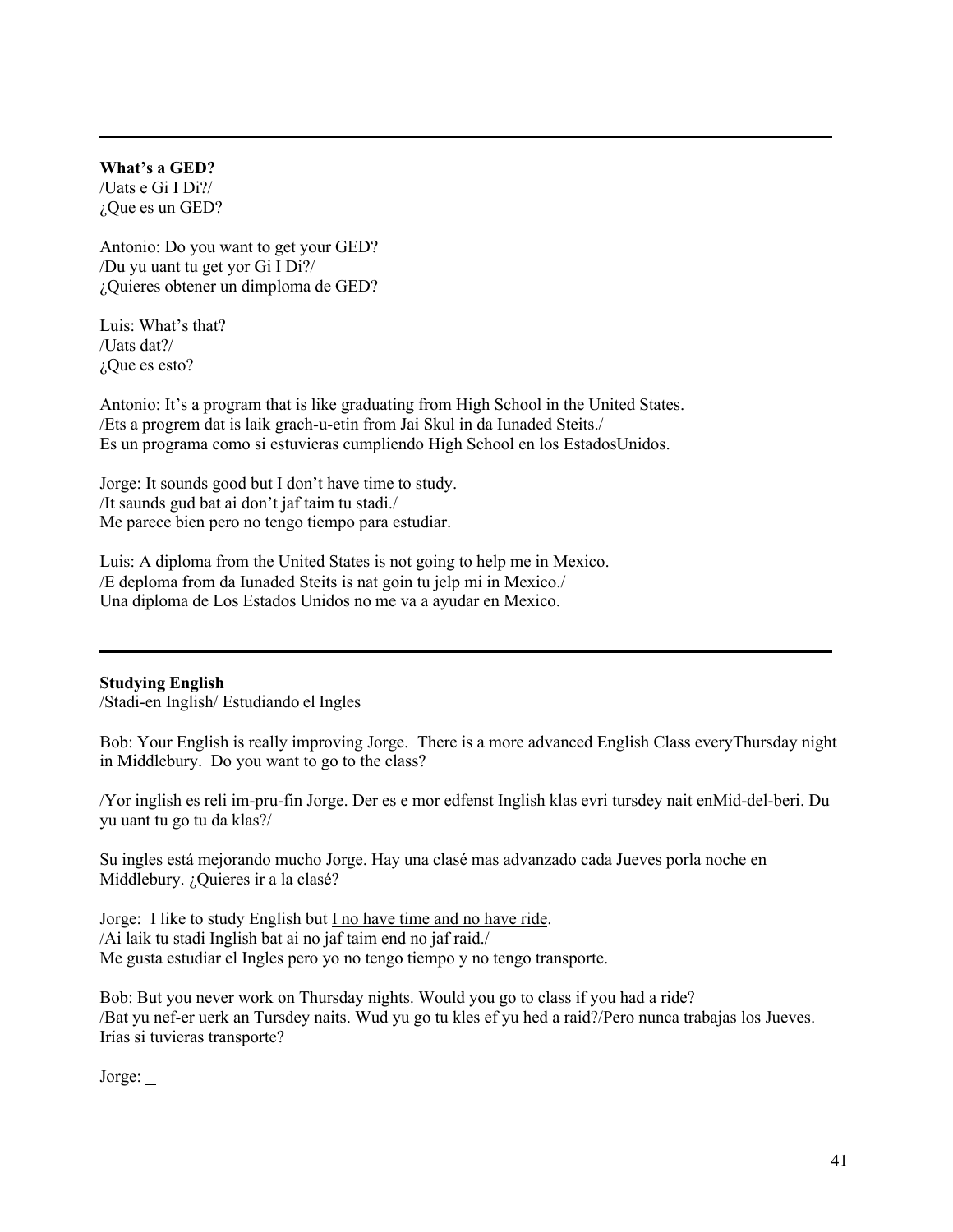#### **I Want to Go to Church**

/Ai uant tu go tu Chirch./Yo quiero ir a la iglesia.

John: What's wrong? /Uats roung?/ ¿Cual es el problema?

Jesus: I want to go to Church on Sunday but I have to work. /Ai uant tu go tu Chirch an sandey bat ai jaf tu uerk/ Quiero ir a la iglesia el Domingo pero necesito trabajar.

John: Can you change your schedule? /Ken yu chench yor ske-shuel?/ ¿Puedes cambiar tu horario?

Jesus: Maybe, but I don't have a ride to Church. /Meybi, bat ai don't jaf a raid tu Chirch./ Quizas pero no tengo una raid a la iglesia.

#### **Matricula**

Farmer: The Mexican Consulate is coming on Saturday to Middlebury. /Da Mexican kansulet es camin an Satordey tu Mid-el-beri./ El Consular Mexicano viene el Sabado a Middlebury.

Workers: Huh?

Farmer: They are giving people matricula and passports. Do you have a matricula and passport? /Dey ar gifen pipel matricula end pesports. ¿Du yu jaf a matricula end pesport?/ Están dando la gente matricula y pasaporte. ¿Tienen una matricula y pasaporte?

Workers: I don't understand. /Ai dont anderstend./ Yo no entiendo.

Farmer: This. Do you have this? /Dis. ¿Du yu jaf dis?/Tienen esto?

Workers: \_\_\_\_\_\_

#### **Detentions and Deportations**

/Deten-shans end Di-por-te-shuns/Detenciones y deportaciones

Brian: What's wrong? /Uats roung?/ ¿Que te molesta?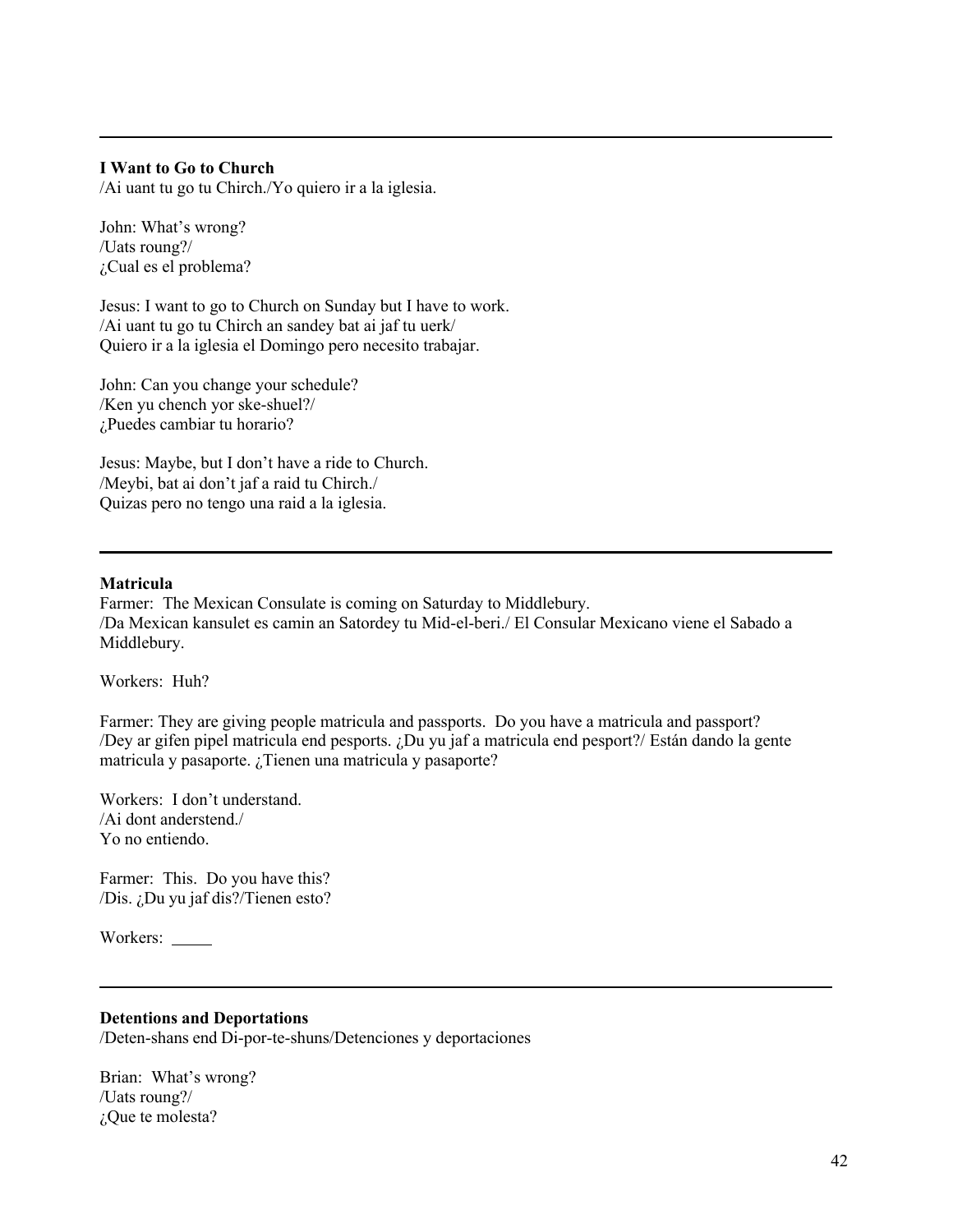Luis: My friend Jorge not here. /Mai frend Jorge no jir./ Mi amigo Jorge no aqui.

Brian: Where is he? /Uer es ji?/ Donde está el?

Luis: The Migra take him. /Da migra teik jim./ La migra le lleva.

Brian: Why? /Uai?/ ¿Porque?

Luis: He crash car. /Ji kresh kar./ Se choca el carro.

#### **Deported**

/Diported/ Deportado

Julio: Where did you go? /Uer did yu go?/ ¿Donde fuistes tu?

Andres: I went to the store. /Ai uent tu da stor/ Fui a la tienda.

Julio: Who did you go with? /Ju did yu go uit?/ ¿Con quien fuistes?

Andres: I went with Juan. /Ai uent uit Juan./ Fui con Juan.

Julio: What happened to Juan? /Uat hapend tu Juan?/ ¿Que pasó a Juan?

Where were you? /Uer uor yu?/ ¿Donde estuvistes?

I was at the store. /Ai uas at da stor./ Yo estuve en la tienda.

Who were you with? /Ju uor yu uit?/ ¿Con quien estuvistes?

I was with Juan. Ai uas uit Juan. /Yo estuve con Juan./

What happened to Juan? /Uat hapend tu Juan?/ ¿Que pasó a Juan?